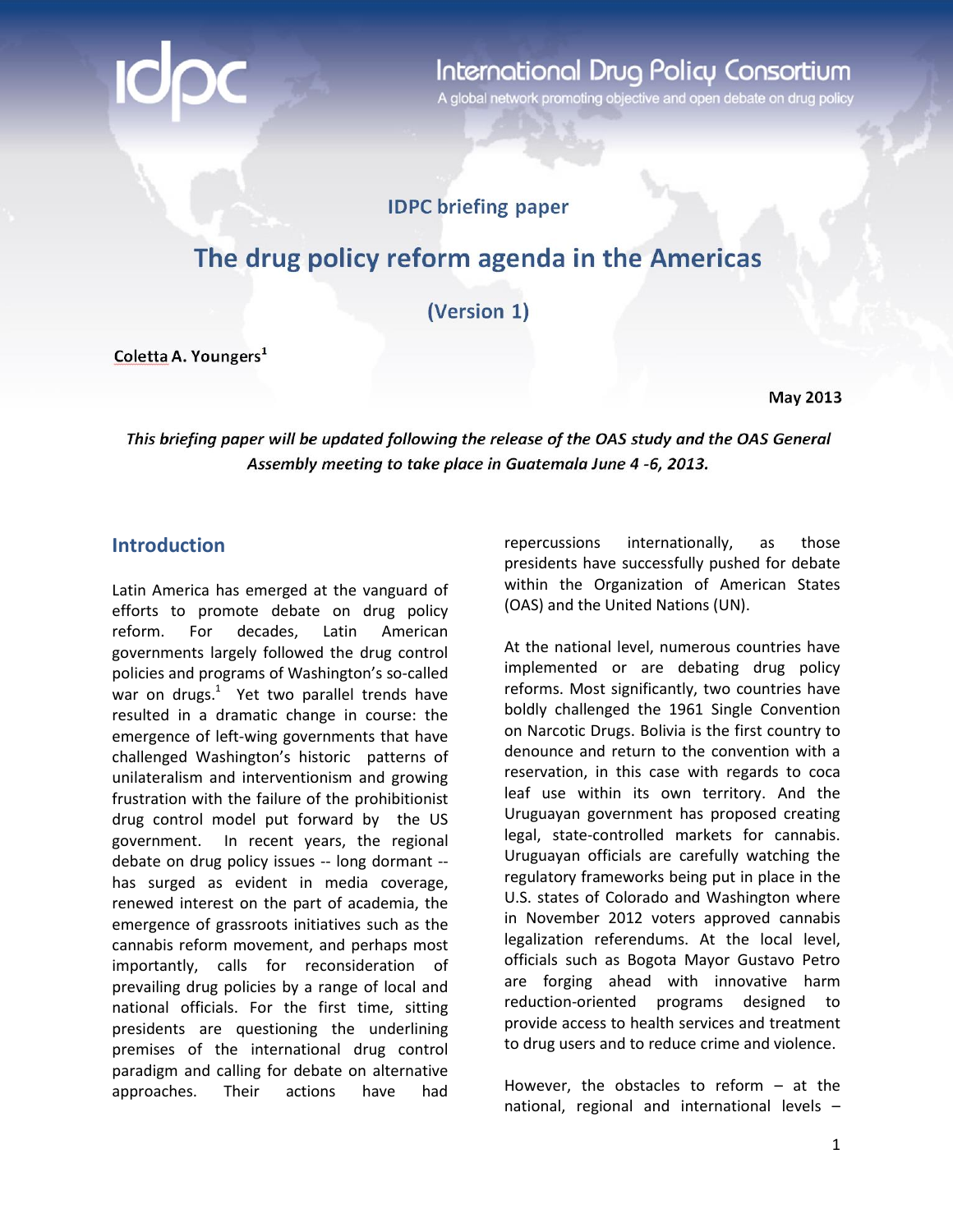loom large. Efforts to rewrite drug laws in Argentina and Ecuador, for example, are floundering in the face of opposition from powerful conservative political forces and some religious sectors. More often than not, public opinion continues to support *mano dura*, or hardline, approaches as a result of popular perceptions and fears that more flexible drug policies will lead to increased drug use and violence. Such fears are fanned by sensationalist or biased media coverage, as well as very real problems of citizen insecurity and violence in the poor neighborhoods where illicit drug use tends to be most prevalent. Regionally, while key Latin American leaders have spoken out in favor of reform, many others have remained silent or wedded to present policy. And internationally, a key group of countries, including the United States and Canada, are vociferously opposed to taking any action outside of the confines of the existing international drug control conventions.

Yet while drug policy reforms will no doubt advance slowly, major fissures are evident in the international drug control architecture so carefully crafted by the United States and other countries. Perhaps nowhere is that more evident than in Latin America. After analyzing the regional debate, national level reforms and impediments to those reforms, this report concludes with concrete policy recommendations that should be undertaken to maintain the momentum and advance drug policy debates and reforms in the region.

## **The regional debate**

At the root of the drug policy debate in Latin America is growing recognition that present policies have failed to achieve the desired objectives, the extremely high costs of implementing those policies paid by Latin American countries, and the need to place higher priority on reducing unacceptably high

levels of violence. Of particular concern is the spread of organized crime and the resulting violence, corruption and erosion of democratic institutions. More than forty years after the U.S. "war on drugs" was launched, most Latin American countries face far deeper problems with drug trafficking. Drug dependency – and related health and societal consequences – continues to spread as trafficking routes multiply, bringing more and more Latin Americans into contact with illicit substances. Jails are bursting at the seams with low-level drug offenders, causing a serious humanitarian crisis, while ineffective or lax law enforcement and corruption ensure that few medium or large-scale traffickers end up behind bars. $2$  As noted, organized crime has spread its reach across the region, posing significant challenges to states characterized by weak law enforcement and judicial institutions. As succinctly stated by Guatemalan President Otto Pérez Molina, "We have seen that prohibitionism and the war against drugs have not given the results hoped for. Quite the opposite, the cartels have grown in strength, the flow of arms towards Central America from the north has grown and deaths in our country have grown. This has forced us to search for a more appropriate response."<sup>3</sup>

While discontent with present policy in Latin America had been bubbling under the surface for some time, the 2009 launch of the Latin American Commission on Drugs and Democracy's report marked a turning point, sparking widespread media coverage of the Commission's calls for drug policy reform. As a result, more influential newspapers and influential individuals came out in support of drug policy reform. By the launch of the report of the Global Commission on Drug Policy two years later, drug policy was front and center on the regional agenda. However, it is only recently that ex-presidents have been joined by sitting presidents, such as Colombia's Juan Manual Santos and Guatemalan President Otto Pérez Molina, in calling for reconsideration of the prevailing international drug control regime.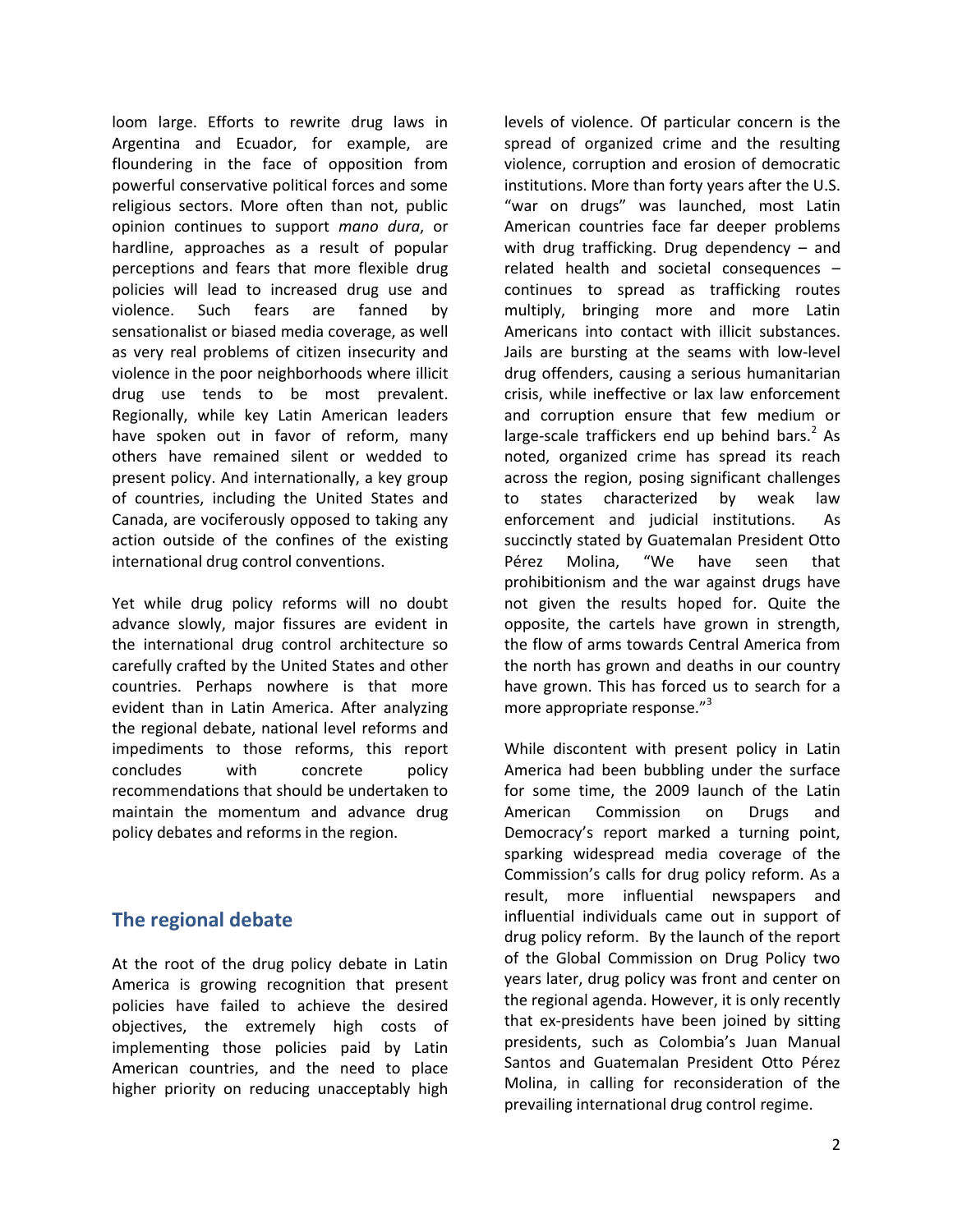Another significant shift in the debate came when a long taboo subject, legalization, was put on the table. While President Santos was the first of those presidents in office today to call for consideration of drug legalization, Guatemala's President Pérez Molina can be credited with inserting the legalization issue into the drug policy reform debate – and Uruguay's President José Mujica took that debate one step further with his proposal to create regulated cannabis markets in that country. While there has been much media confusion over the precise meaning of terms like decriminalization and legalization, $4$  for the first time the idea of legal, regulated markets has become part of the regional drug policy debate. As explained in more detail below, whether or not the Uruguayan government's proposal to create legal, regulated markets for cannabis is successful, it has shown that viable regulation models are an option and can be the subject of reasoned debate.

### **The Organization of American States**

Perhaps the most significant turning point, however, was the April 2012 Cartagena summit and its outcome, where most of the hemispheres' presidents gathered in a private, closed-door meeting where drug policy was the only topic discussed. As a result of that exchange, President Santos announced that the OAS was being tasked with analyzing the results of present policy and exploring alternative approaches. OAS Secretary General José Miguel Insulza, with the support of OAS staff from the Secretariat for Multidimensional Security and the Inter-American Drug Abuse Control Commission (CICAD), has led a two-fold process. First, an analytical report was drafted with the input of a working group composed of CICAD and other multilateral officials, government representatives, academics and other experts. A subsequent, shorter study, drawing from the analytical report, was then prepared by Secretary Insulza's office. Second, two

independent organizations, Reos Partners and the *Centro de Liderazgo y Gestión*, were contracted to carry out a "scenario planning" exercise where a multidisciplinary team of prominent individuals constructed a set of scenarios about possible future outcomes resulting from the application of different drug policies, with the objective of framing regional discussions and informing strategic decision making at the national level. These documents will be presented to the presidents of Colombia and Panama (which is hosting the next hemispheric summit) on May 17, 2013.

At the time of this writing, asthe OAS study (including the scenario planning exercise) has not yet been released, the verdict is still out with regards to its contribution to the regional debate. However, the Cartagena summit and the soon-to-be launched OAS report have already had one immediate impact: The Guatemalan government proposed that alternative strategies for combatting drugs be the theme for the next annual [OAS General](http://www.oas.org/en/43ga/press_manual.asp)  [Assembly](http://www.oas.org/en/43ga/press_manual.asp) meeting to take place in Guatemala from June 4 to 6, 2013. With only minor objections from the United States and Canada (both of which expressed concern about the broad range of topics to be covered), the proposal was approved on February 25, 2013, $5$ now with the official title, *Toward a Comprehensive Anti-Drug Policy in the Americas.* Five sub-themes are included in the Guatemalan government's proposal: 1) strengthening health systems for the prevention and treatment of drug abuse; 2) reducing crime and violence; 3) reducing arms trafficking and addressing money laundering; 4) analyzing the option of legalizing some crops; and 5) decriminalizing drug use and reducing prison populations. According to Guatemalan Foreign Minister Fernando Carrera, "We hope that the political dialogue in Antigua will be historic, one that marks a before and after in the issue of the war on drugs in the  $21<sup>st</sup>$ century."<sup>6</sup> Negotiations on a draft declaration presented by the Guatemalan government are presently underway. One of the points under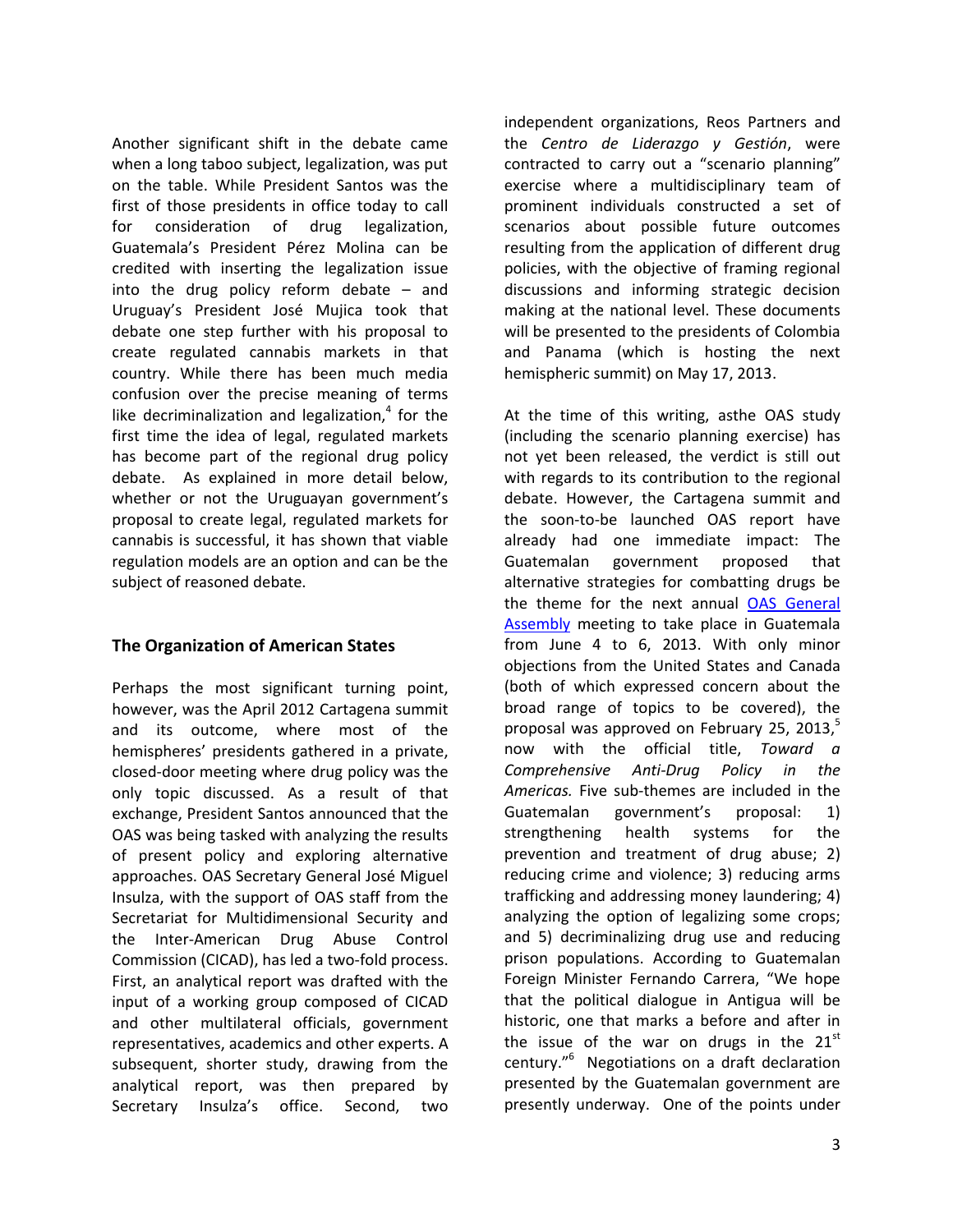discussion is the Guatemalan government's proposal to hold a Special Session of the OAS General Assembly on drug policy in February 2014. The June 2013 OAS General Assembly meeting offers an unprecedented opportunity for the hemisphere's leaders to rethink the decades-old "war on drugs," as would a subsequent meeting of the region's foreign ministers. President Pérez Molina also announced earlier this year that he will host a meeting of some Latin American political and business leaders in Tikal, Petén during the second half of 2013, providing another important space for official debate.

As more progressive governments have taken power in Latin America, left-wing leaders have created new regional associations, including the Union of South American Nations (UNASUR) and the Community of Latin American and Caribbean States (CELAC), potentially making the OAS less relevant. Some expected UNASUR to play a proactive role in developing alternative approaches to drug policy. However, while its South American Council on the World Drug Problem appeared to get off to a good start, it has largely replicated the working groups that presently exist in CICAD, no country is presently playing a leadership role that could shape a more reform-oriented approach and internal differences between countries have to date stymied reform-oriented action.<sup>7</sup> Similarly, even after the Cartagena summit, CELAC has not developed a leadership role on the issue, though various points related to drug policy were included in the EU-CELAC declaration from their January 2012 business summit. The next hemispheric presidential summit is scheduled to take place in Panama in 2015; however, it remains unclear whether or not the issue of Cuba's participation will be resolved such that it can move forward. In short, the regional power dynamics between these different bodies are still in the process of being defined, but for the time being the OAS has been tasked with moving forward the regional debate on drug policy issues. As noted, how well it does so remains to be seen.

Finally, the governments of Colombia, Guatemala and Mexico were successful in getting the issue of drug policy reform on the United Nations' agenda. At the 2012 UN General Assembly meeting, those countries issued a formal statement underscoring the need to "review the approach" of present drug policies and called on the United Nations to "exercise its leadership…and conduct a profound reflection to analyze all available options, including regulatory or market measures, in order to establish a new paradigm that prevents the flow of resources to groups involved in organized crime. The statement concludes by asking the UN to host "an international conference to allow the necessary decisions to be made in order to achieve more effective strategies and tools with which the global community faces the challenges of drugs and their consequences."<sup>8</sup> These sentiments were echoed in the declaration of the Ibero-American Summit – including all countries of Latin America, Spain and Portugal – which took place on November 16 and 17, 2012. Shortly thereafter, it was announced that a special session of the UN General Assembly (UNGASS) would be convened in early 2016 on the "world drug problem."

The *Report of the Third Committee on International drug control* to the General Assembly states that the UNGASS review will include "an assessment of the achievements and challenges in countering the world drug problem, *within the framework of the three international drug control conventions and other relevant United Nations instruments* (emphasis added)."<sup>9</sup> Yet meaningful drug policy reform ultimately necessitates convention reform and a key question remains as to whether or not the issue of convention reform will finally make it to the negotiating table. A step forward in that direction was taken when in December 2012 President Santos joined President Pérez Molina (along with numerous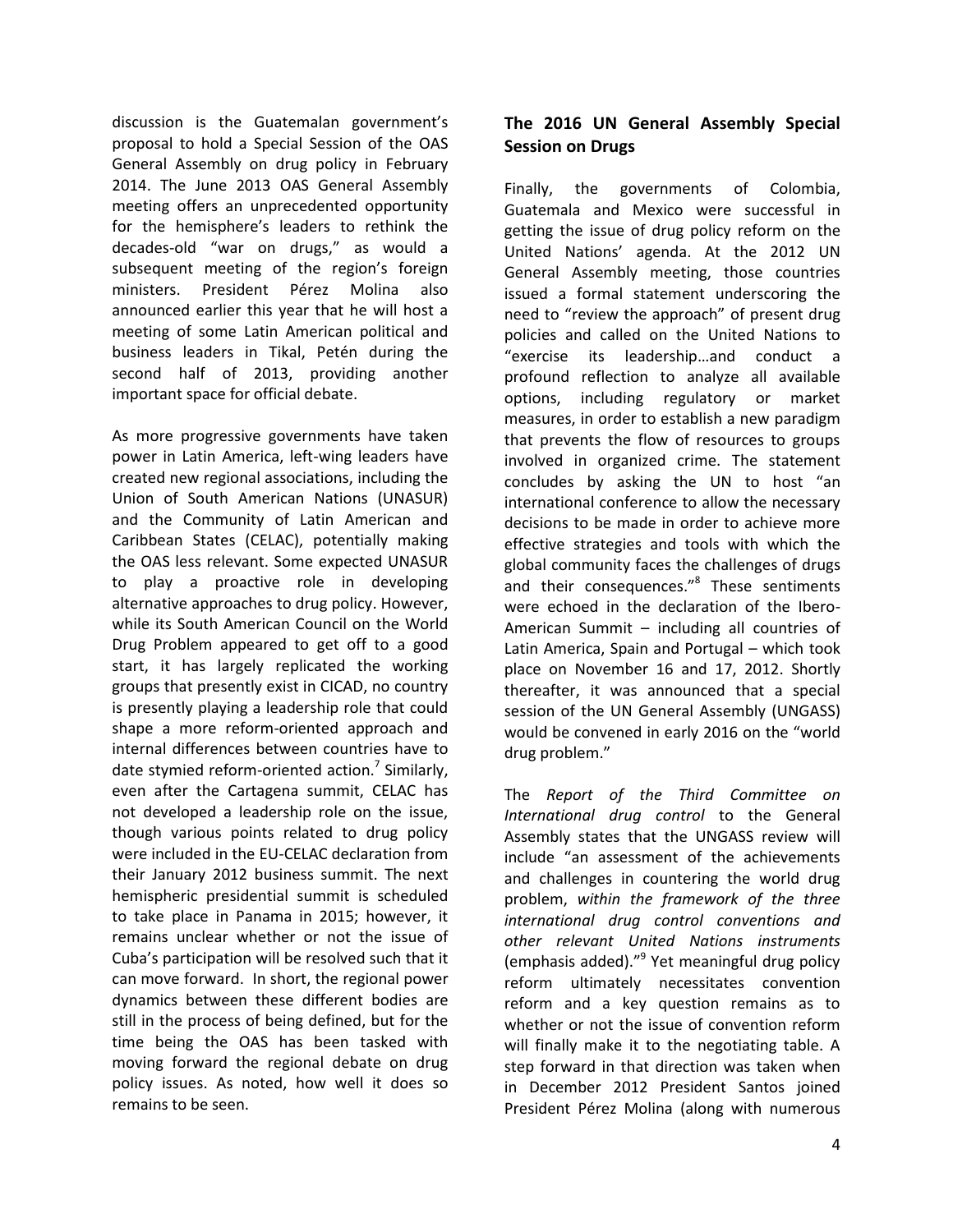former presidents, including former U.S. President Jimmy Carter) in signing a Beckley Foundation petition, *The Global War on Drugs has Failed: It is Time for a New Approach,* which states: "At the root of current policies lies the 1961 UN Single Convention on Narcotic Drugs. It is time to re-examine this treaty which imposes a 'one-size-fits-all' solution, in order to allow individual countries the freedom to explore drug policies that better suit their domestic needs."<sup>10</sup> Whether or not the United Nations member states are up to that challenge remains to be seen.

Jockeying has already begun to control the UNGASS agenda. At this year's Commission on Narcotic Drugs (CND) meeting in Vienna, Austria in March, $11$  a resolution was presented which would have ensured CND control over the planning process. Reform-minded governments were successful in garnering support for compromise language that refers to "its" leading role in the preparatory process, thereby leaving the door open for more actors to be involved. Reform advocates are proposing that UN agencies and missions in New York take the lead in preparing the UNGASS agenda, with the involvement of a range of agencies in addition to the CND, such as UNDP, UNAIDS, WHO, the Human Rights Council and others. Another crucial question is the role that civil society organizations will have in the process. Having launched the UNGASS on drugs, Latin American leaders have the opportunity to play a key role in defining its content and outcome.

## **National-Level Reforms**

Even before drug policy alternatives became the subject of regional debate, some drug law reform efforts were already underway. However, key national level reforms described below have floundered due to a range of political obstacles. Draft legislation pending at the time of this writing in Brazil, a country that

was among the first to reconsider its drug law, threatens to dramatically set back progress in implementing harm reduction-oriented reforms. The overall balance of advancing drug policy reform in the region over the last few years remains disappointing and has led some analysts to conclude that change will more likely come from below, as has happened in the United States with regards to cannabis. At the local level, officials such as Bogota Mayor Gustavo Petro are forging ahead with innovative harm reduction-oriented programs designed to provide access to health services to people who use drugs and to reduce the violence associated with the drug trade. Also, a regional cannabis reform movement is slowly being consolidated and significant moment is building for cannabis law reform. Moreover, the balance could tip in favor of reforms if the Uruguayan government is ultimately successful in creating legal, regulated markets for cannabis – that could mark a significant turning point in options for reform in the region.

## **Decriminalizing Consumption**

The decriminalization of the possession of small amounts of drugs for personal use in those countries where it is illegal is one of the more widely discussed reforms.<sup>12</sup> In 2006, Brazil passed a law that partially decriminalized possession for personal use. Subsequently, in 2008, a Sao Paulo judge ruled that imposing sanctions for drug possession for personal use is unconstitutional. In August 2009, Mexico adopted legislation decriminalizing the possession of small quantities of drugs for personal use and mandating the provision of prevention and treatment programs. Though the threshold quantities for determining personal use are problematically low, the law at least recognizes drug consumption as a public health – not criminal – matter.

That same month, the Argentine Supreme Court ruled that imposing criminal sanctions for the possession of small amounts of drugs for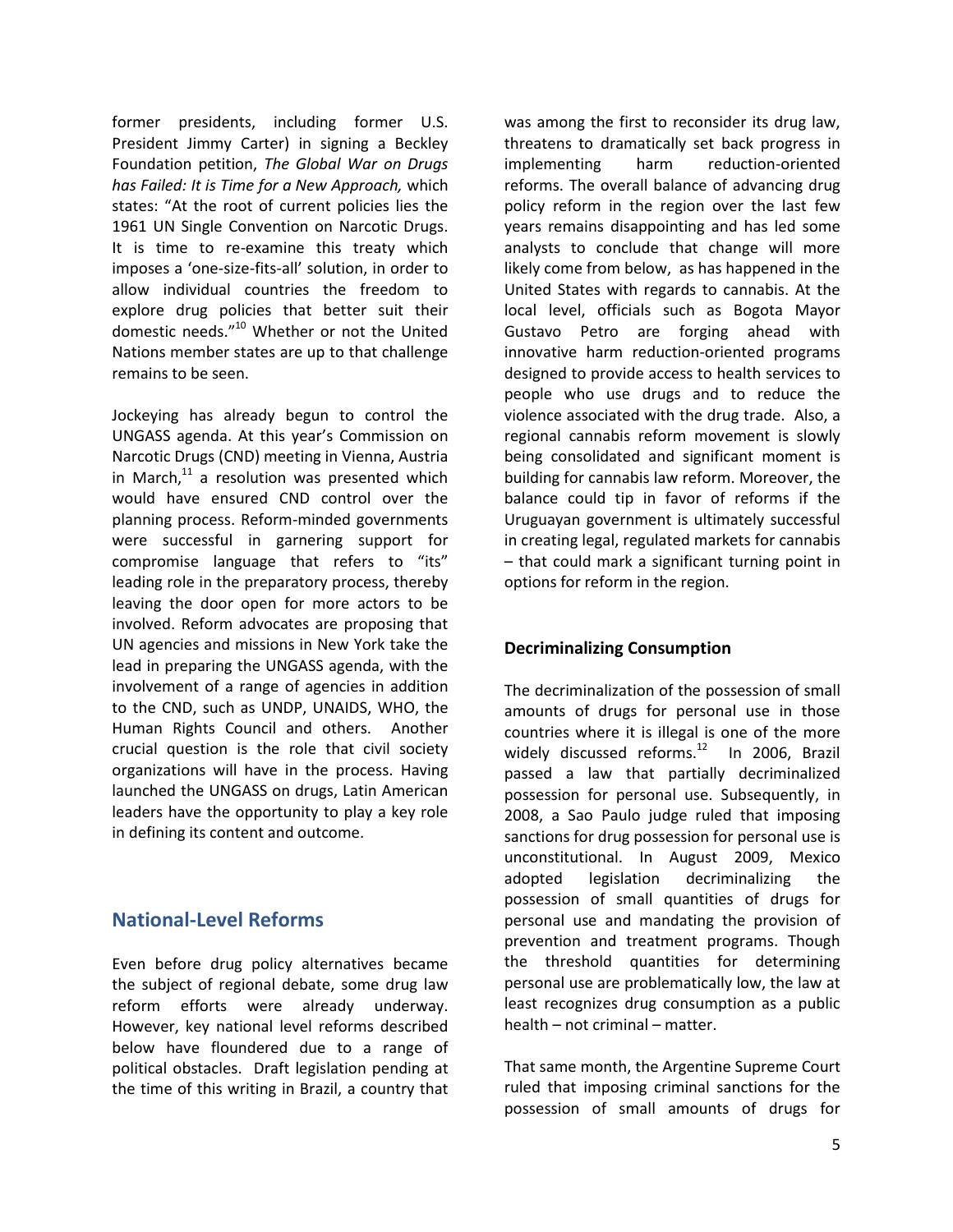personal use is unconstitutional; at the same time, an official commission was drafting new drug legislation. In 2012, that and various other legislative proposals were combined into one law that would decriminalize possession for personal use, reduce penalties for low-level drug-related crimes, give judges greater discretion in determining penalties and potentially allow the cultivation of cannabis for personal use. Unfortunately, though a political consensus was forged in support of the drug law reform, it was put on hold while a draft law on drug treatment policy is debated. Yet it is advancing very slowly, while other issues continue to dominate the political agenda. All indications are that President Cristina Fernández de Kirchner does not want to use her dwindling political capital on drug policy-related issues. With congressional elections looming in October 2013, it is likely that any proposed drug-related legislation will continue to languish for some time.

Particularly noteworthy, upon taking office Ecuadorean President Rafael Correa adopted a reform discourse and the country's new constitution is the only one in the hemisphere that declares drug use to be a public health issue. Article 364 of the 2008 Constitution states: "Addictions are a public health problem…Under no circumstances will these be criminalized or will their constitutional rights be violated."

#### **Setbacks to Reform Processes**

President Correa also implemented a pardon of low-level drug offenders which led to the release of an estimated 2,300 individuals. The pardon was intended as a temporary measure as the countries' drug law was reformed to ensure proportionality in sentencing (Ecuador has one of the harshest drug laws in the hemisphere and it makes no distinction between levels of involvement in the drug trade, subjecting low-level offenders to excessively long sentences). Significant effort

went into drafting new drug legislation as part of a broader criminal penal code reform effort. However, the proposed changes to the existing drug law have suffered steady setbacks as they have gone through various government revisions (although the presently pending legislation would improve proportionality in sentencing). The draft legislation is now in the hands of the National Assembly, where members have repeatedly raised the issue of alleged increases in crime, violence and drug trafficking in order to toughen the legislation. It remains to be seen whether or not President Correa – with elections behind him and a newlyforged majority in the National Assembly – will return to his initial discourse of promoting drug law reform.

As noted above, Brazil's 2006 law removes prison sentences for possessing small amounts of drugs for personal use, though it is still a criminal offense. But because the law also increased the prison sentences for drug trafficking without specifying who would qualify as a trafficker or a drug user, one unintended consequence of the law was a dramatic increase in those arrested for street-level dealing. In response, in 2012 civil society organizations launched a sophisticated campaign in support of full decriminalization of drug use. $13$  On April 16, 2013, seven former Ministers of Justice sent a letter $14$  to the head of the federal Supreme Court requesting it to declare that the criminalization of possession for personal use is incompatible with the country's constitution (as was previously ruled at the state level). Yet at the same time, legislation has been introduced to Congress that could increase fines and mandatory education programs for users, increase mandatory penalties for small-scale trafficking and potentially institutionalize forced treatment. The proposed legislation is presently being fiercely debated in the Brazilian Congress.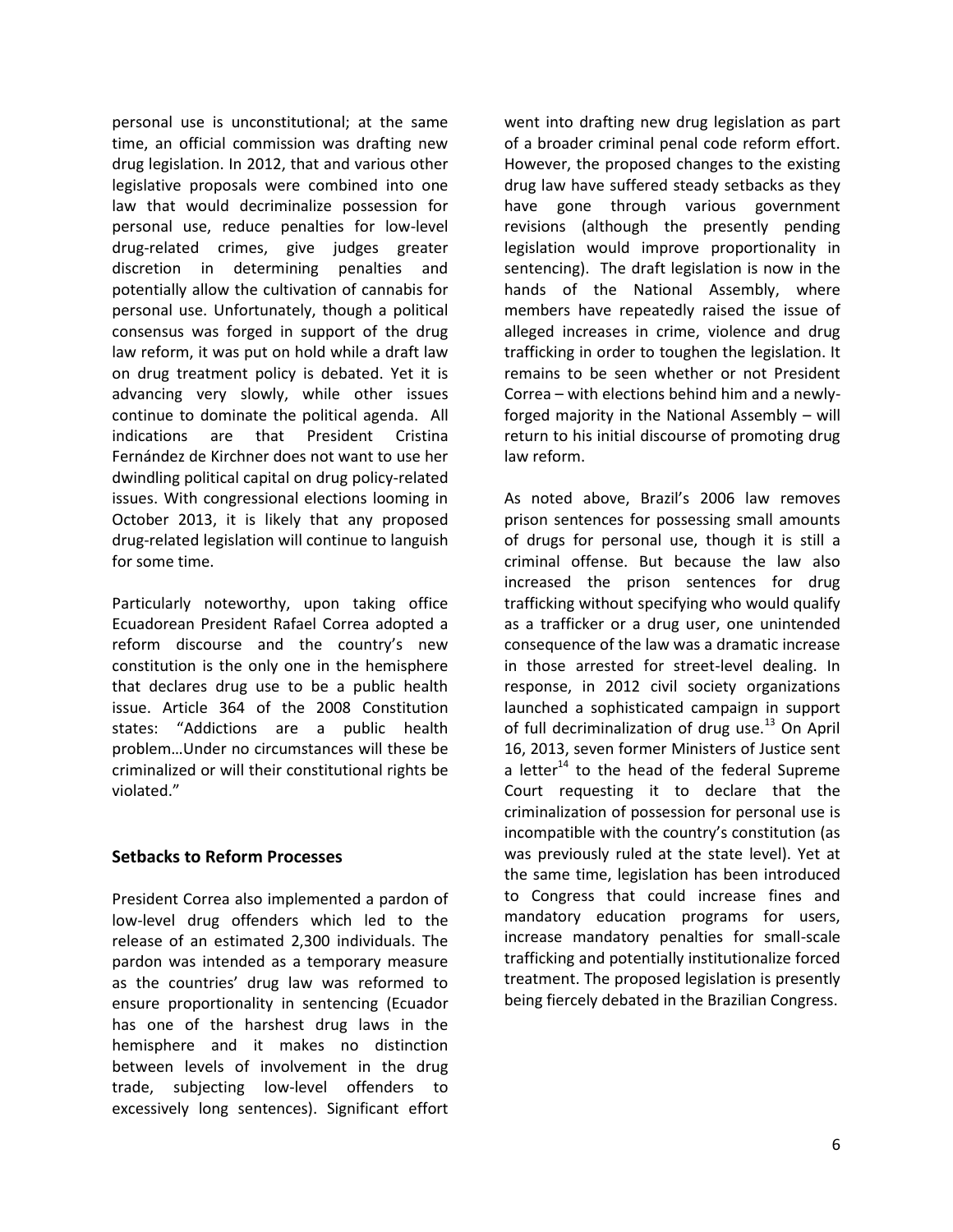## **Guatemala and Colombia Initiate Reform Processes**

On a more positive note, two key presidents who have been advocating for international reforms while maintaining hardline drug policies at home are beginning to talk of domestic-level reforms. Despite his public support for regulated drug markets, President Pérez Molina has increased military involvement in counter-drug activities. Yet he also commissioned a report from the UK-based Beckley Foundation on options for alternative drug policies and has said he will consider a proposal to permit legal poppy cultivation for producing pain medications, to be used domestically.<sup>15</sup> (Presently, access to such medications in Guatemala is extremely limited.) In early February, the Guatemalan government announced a record elimination of poppy plants for the first part of the year. Interestingly, it also announced that nobody was detained in the process. According to the Minister of Government, Mauricio López Bonilla, as reported by *El Periódico*, "The destruction, focused on attacking the product and not detaining people, was carried out within the framework of the depenalization model being promoted by President Otto Pérez." 16

Perhaps of even greater significance, Colombia's President Santos – who had previously said that a new regional and international consensus was needed in order for reforms to go forward – has very recently moved in the direction of domestic-level reforms. Between 1994 and 2009, possession of small amounts of marijuana and cocaine for personal use was not prosecuted in Colombia, due to a Constitutional Court ruling that states that the possession of a "minimum dose" of drugs cannot be penalized when it occurs "in the exercise of their personal rights…and the defendant did not affect others."<sup>17</sup> After repeated efforts, former Colombian President Alvaro Uribe was finally successful in amending the country's constitution in order to allow for the criminalization of the minimum dose and

illicit drug consumption. In a subsequent citizen security law, an article was included to eliminate the provision in the previously existing law allowing for the minimum dose, thereby codifying the results of the constitutional change into law. In addition, shortly after taking office the Santos government circulated a draft of a proposed National Drug Law which, among other matters, also criminalized possession for personal use. However, in June 2012, the Constitutional Court ruled on the article in the citizen security law referred to above, stating that the constitution does not allow penalizing consumers (similar rulings on individual cases were also handed down by the Supreme Court). Civil society groups and legal experts also played an important role in providing input into the draft legislation and advocating for reforms. The draft drug legislation went through several revisions and in January 2013, Colombia's Justice Minister, Ruth Stella Correa, announced that the revised drug law to be presented to congress in the coming months will also decriminalize possession for personal use of small amounts of synthetic drugs, such as ecstasy and methamphetamines, in addition to cocaine and marijuana which is still allowed under current law. The proposed legislation would also obligate municipalities to provide funds for prevention and treatment programs. $^{18}$ 

The Justice Minister also announced the formation of a [Drug Policy Commission,](http://www.lasillavacia.com/historia/santos-comienza-aterrizar-su-discurso-internacional-sobre-las-drogas-41218) which has a broad mandate to evaluate the drug policies implemented over the last ten years and make recommendations for future drug policy. It is to present a first draft of its work by September and a final document by the end of the year. The draft drug law described above will not likely move forward until the commission has made its recommendations. Particularly interesting is the composition of the commission which appears intended to ensure that alternative policies are indeed put forward. The widely-respected webpage, La Silla Vacia, refers to it as *una commission de ruptura*, or a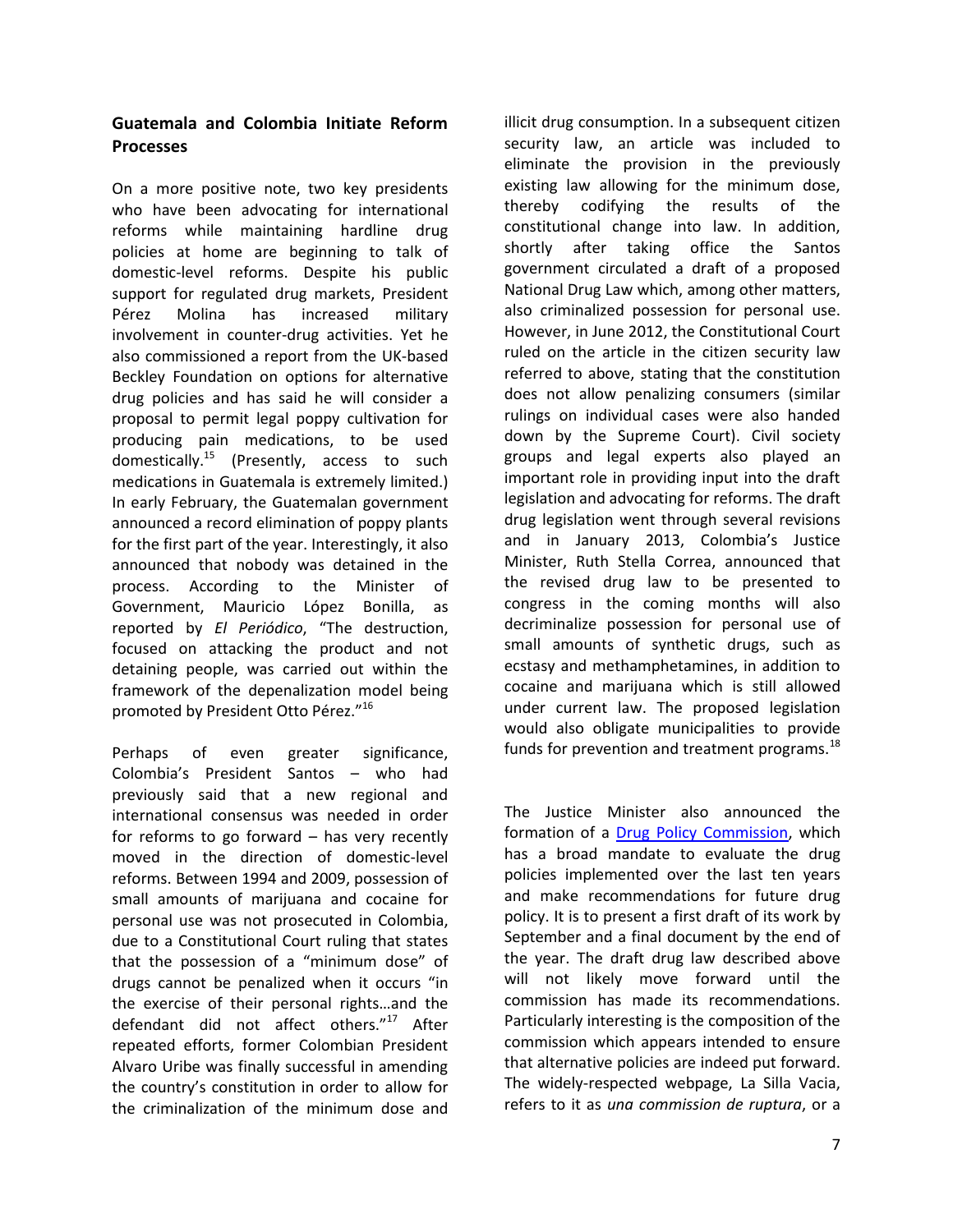commission designed to make a break from the past.<sup>19</sup> It includes former President César Gaviria (member of the Global Commission on Drug Policy), former police General Óscar Naranjo (now on the drug policy event circuit expressing some sympathy towards certain reforms), former Constitutional Court member Rodrigo Uprimny (a leading reform advocate) and Universidad de los Andes economic professor Daniel Mejía Londono (a leading economist working on drug policy issues), who will chair the commission. As noted by *La Silla Vacia*, President Santos is finally sending a "clear signal that he intends to align internal policy with his international discourse."<sup>20</sup>

Drug policy is also on the agenda of the negotiations between the Colombian government and the Revolutionary Armed Forces of Colombia (FARC); it is the second to last agenda item and sub-items include alternative/economic development, prevention and public health, and addressing the problem of production and trafficking. Also according to *La Silla Vacía*, the last draft of the proposed National Drug Law that it obtained in March of this year includes numerous proposals that coincide to a certain extent with those put forward by the FARC. In the context of the negotiations on rural development, the FARC has called for economic development in coca growing regions; an end to the criminalization and persecution of those communities; an immediate and definitive end to aerial spraying and other forms of eradication; the legalization of coca, poppy and marijuana cultivation for therapeutic and medicinal purposes, industrial use or cultural purposes; and the reorientation of land use towards sustainable agricultural production. *La Silla Vacía* reports that the Colombian government's draft drug law also allows for some legal cultivation for licit uses, restricts aerial spraying, and promotes voluntary manual coca reduction. It would also create mechanisms such that coca producers who voluntarily participate in coca eradication would not be held criminally liable for having cultivated coca, which is presently illegal in Colombia. $^{21}$  Agreement in the negotiations on certain basic principles related to coca cultivation could result in a significant turning point in Colombian drug policy, which has long been the US poster child for criminalization of coca growers and forced eradication.

Finally, Bogota mayor Gustavo Petro is playing a significant role in advancing a public health focus in the drug policy debate in Colombia, implementing a novel program, the Medical Care Center for Dependent Drug Users (*Centos de Atención Médica a Drogodependientes*), or CAMAD. <sup>22</sup> Launched in September 2012, the CAMAD is a pilot project focused primarily on the use of *bazuco*, or cocaine base, in the Bronx, an extremely poor neighborhood of Bogota where homeless people are concentrated and drug use, trafficking and violence proliferate. An estimated 7,500 *bazuco* users – who often panhandle or commit crimes to support their habit - and 9,500 homeless people are in the Bronx.<sup>23</sup> The CAMAD began as a mobile medical care center staffed by psychiatrists, psychologists, doctors and nurses that refers dependent drug users to detoxification and rehabilitation treatment. The next phase of the project is a program to reduce *bazuco* consumption by replacing it with marijuana and possibly coca, in order to reduce the anxiety caused both by consuming *bazuco* and in trying to get off the drug. In addition to weaning patients off drugs, the idea is to eliminate the violence associated with *bazuco* consumption. Initially, a small group of people dependent on drugs from the Bronx who are already receiving assistance from the CAMAD will undertake an 8 month program that also includes counseling, job training and other services. According to the Director of Acción Técnica Social, Julián Andrés Quintero, "This project is not aimed at getting people to quit using. This is about reducing the risks and mitigating the damage. We want people to quit a substance that is very, very damaging and transition to something less dangerous and which will allow them to function in society. $n^{24}$  If successful, the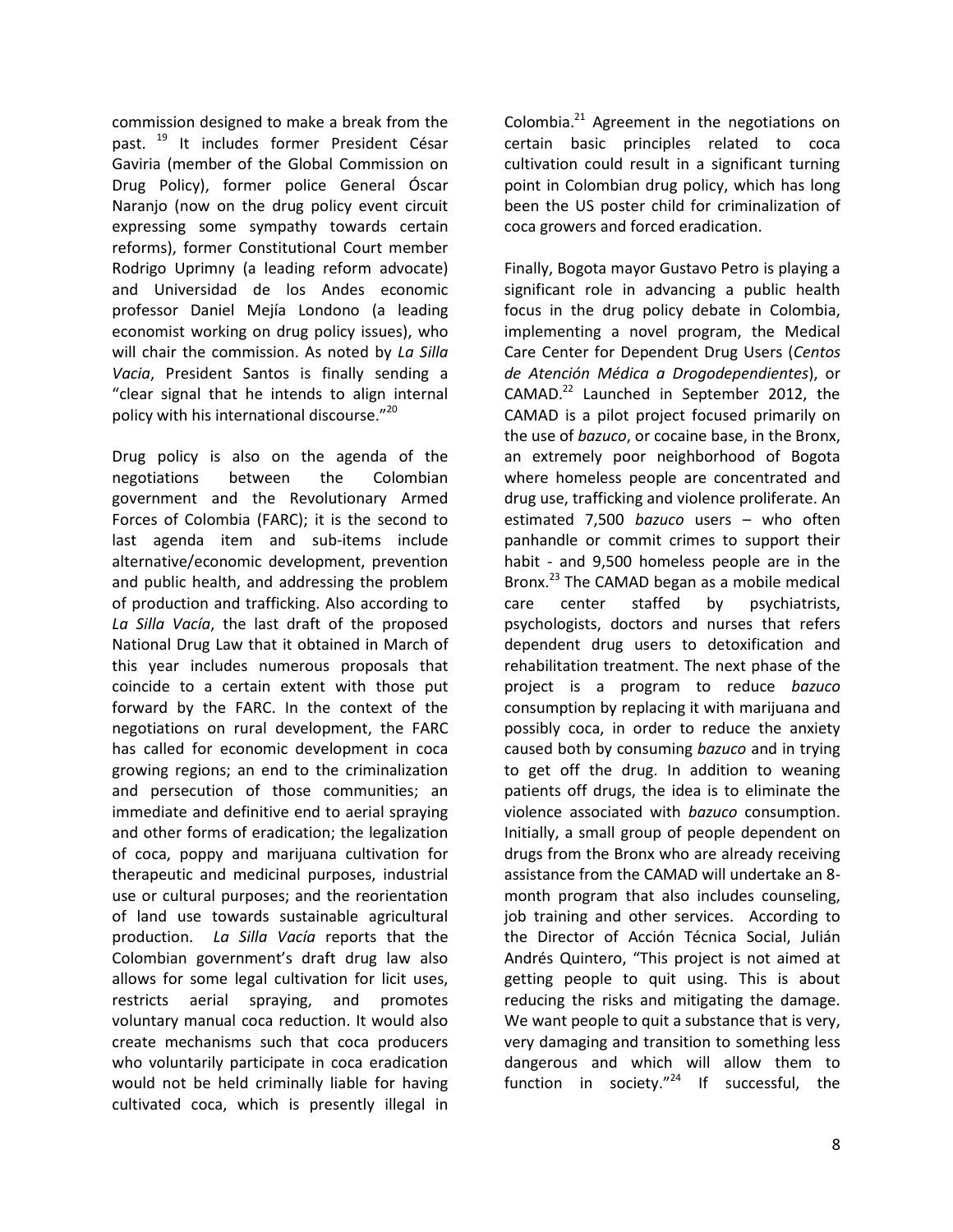presently controversial program will be expanded.

## **The Cannabis Reform Movement**

The most radical change presently under discussion in the region has come from the Uruguayan government, which on June 20, 2012 unveiled a proposal that, if adopted by the country's legislature, would create legal, government-controlled markets for cannabis, as part of a broader strategy to promote a public health-oriented drug policy and separate the marijuana market from the far more dangerous *paco* market. (Though there are a variety of theories about what *paco* is and it appears that production varies depending on where it is produced, *paco* is usually described as being produced from the refuse in making cocaine mixed with various solvents. Its use is highly addictive and damaging.) In the Uruguayan government's proposal as it stands at the time of this writing, the market would be highly regulated, with strict age limits, electronic controls limiting the amount purchased per month, and would prohibit public use. A state agency, the National Cannabis Institute (INCA), would be created to control the cultivation, distribution and sale of cannabis. The draft law also includes allowing the cultivation of up to 6 plants for personal consumption and the creation of "cannabis clubs," or cooperatives, along the lines of those presently in operation in Spain. At the time of this writing the legislation is pending in the House of Representatives and if approved, will be taken up by the Senate.

Prior to the government's announcement of its intention to legally regulate cannabis, legislation was already pending that would allow for the cultivation of cannabis for personal use – and it appeared to have a very good chances of congressional approval. As noted, Argentina is contemplating similar action

and there is also a movement in Brazil to allow for the cultivation of marijuana for personal use. Congressional initiatives to legally regulate the cannabis market have also been introduced in Mexico and Chile. Proponents of creating legal, regulated marijuana markets point out that it poses comparatively smaller risks than many other substances (including legal drugs) and yet the prohibitionist approach causes enormous harm to those caught up in the criminal justice system. More tolerant attitudes towards cannabis use in many countries – including the United States – suggest that sooner or later, more and more countries will begin the shift toward legal, regulated markets.

Nowhere is this trend clearer than in the United States, and Uruguay and other Latin American countries are closely watching Colorado and Washington. In the November 2012 U.S. elections, in the state of Washington 55.4 percent voted to "legalize the production, distribution and possession of marijuana, and establish regulations." A similar initiative passed in Colorado with 54.8 percent of the vote. In both cases, possession for personal use will become legal and ultimately cannabis could be sold at state-licensed stores. Colorado will also allow individuals to cultivate six plants. Washington's 66-page regulatory proposal was carefully written to stand up to federal pressure. If Washington and Colorado are able to implement fully their legislative initiatives, they would be the only places in the world (with the possible exception of Uruguay as explained above) where cannabis could be cultivated, sold and consumed legally (even in Holland production remains illegal, though the purchase and consumption of small amounts of cannabis in coffee shops is tolerated).

The Obama administration faces a political conundrum as it defines its response to the cannabis legalization initiatives approved in Washington and Colorado, which pit state law against federal law. (The federal Controlled Substances Act prohibits the production, sale and possession of marijuana.) A range of policy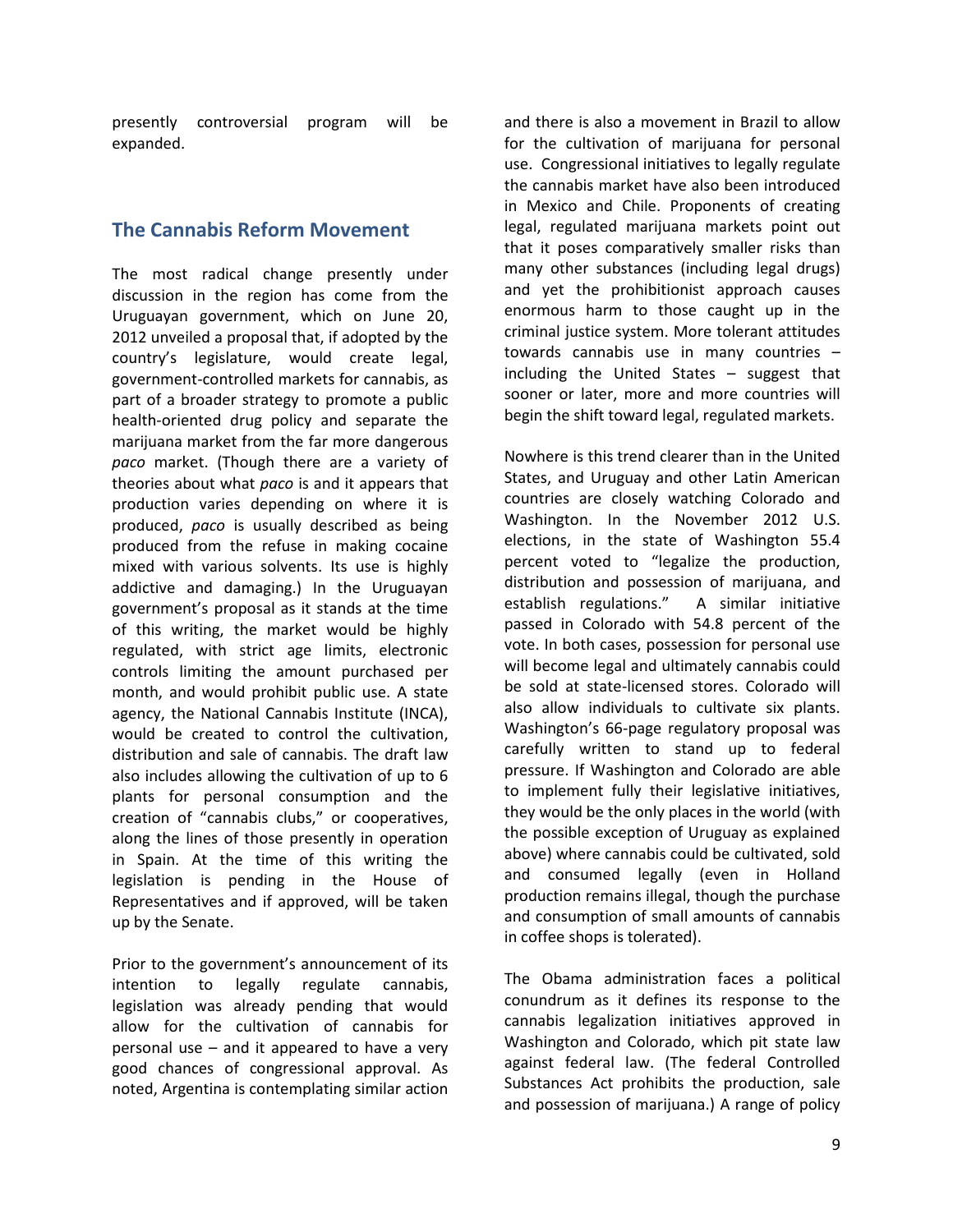tools are at its disposal, including stepping up DEA enforcement activities, taking action in the courts, or threatening to seize marijuana tax revenues. An April 2012 report by the Brookings Institution and the Washington Office on Latin America argues that a more appropriate response would be for the U.S. Justice Department to "use its considerable leverage to ensure that state regulators protect the federal government's interests in minimizing exports across state lines, sales outside the state-regulated system, sales of unduly large quantities, sales of adulterated products, sales to minors, organized crime involvement, and other abuses."<sup>25</sup>

Upon taking office, President Obama initially promised to respect state laws on medical marijuana. However, the DEA publicly expressed opposition to that position and over time has significantly increased its raids of medical marijuana facilities. The DEA is part of the Department of Justice and hence should follow White House directives; however in this case it appears that there was no attempt on the part of the White House to object or attempt to reign in the DEA. Two years ago when California voted on Proposition 19, which would have legally regulated marijuana, Attorney General Eric Holder spoke out forcefully against it. This year, however, the Justice Department remained silent prior to the voting in Washington and Colorado. (Some speculate that was because Colorado was a battle-ground state and Obama needed the youth vote.) Since the elections, officials have made only broad statements that they are reviewing the ballot initiatives and that drug enforcement policy has not changed. In December when asked about recreational marijuana users in the states where it has been legalized, President Obama responded, "We've got bigger fish to fry."<sup>26</sup> As of mid-May 2012, U.S. Attorney General Eric Holder had only said that he has had "good conversations" with elected leaders in Washington and Colorado; at the time of this writing he has yet to provide any more details on the administration's

response. Some analysts think that Justice Department officials are waiting for more details on the proposed regulatory frameworks before reacting.<sup>27</sup>

Such prudence is warranted given the broad popular support received in each state – and given the clear trend in the United States towards relaxing marijuana laws. Polls now show that more than half of all Americans support some form of legalization. Sixteen U.S. states have decriminalized marijuana use, 18 states and the District of Colombia have legalized marijuana for medical use, and two states are in the process of implementing legal, regulated markets. Six states have marijuana legalization bills pending and three more are likely to join them soon. At least two more states, including California, are likely to have referendums to legalize marijuana in the next presidential elections in 2016. $^{28}$  And legislation has been introduced in the U.S. Congress to legalize cannabis at the federal level, though it has little chance of passing anytime soon.

The inconsistency in the United States' situation – with the federal government advocating for strict prohibition while more and more states move in the direction of relaxing cannabis laws – has not been lost on Latin America. In public comments immediately following the U.S. elections, Luis Videgaray, who at the time was leading Mexican President Enrique Peña Nieto's transition team, called the vote a gamechanger, stating that "Obviously we can't handle a product that is illegal in Mexico, trying to stop its transfer to the United States, when in…at least part of the United States it has a different status."<sup>29</sup> At the Davos meeting in January 2013, the governments of Costa Rica, Mexico and Colombia announced that they were initiating talks with U.S. officials to prepare for the legalization of marijuana in Colorado and Washington. These developments further erode U.S. credibility in the regional drug policy debate, providing more political space for those countries like Uruguay, Guatemala and Colombia that are advocating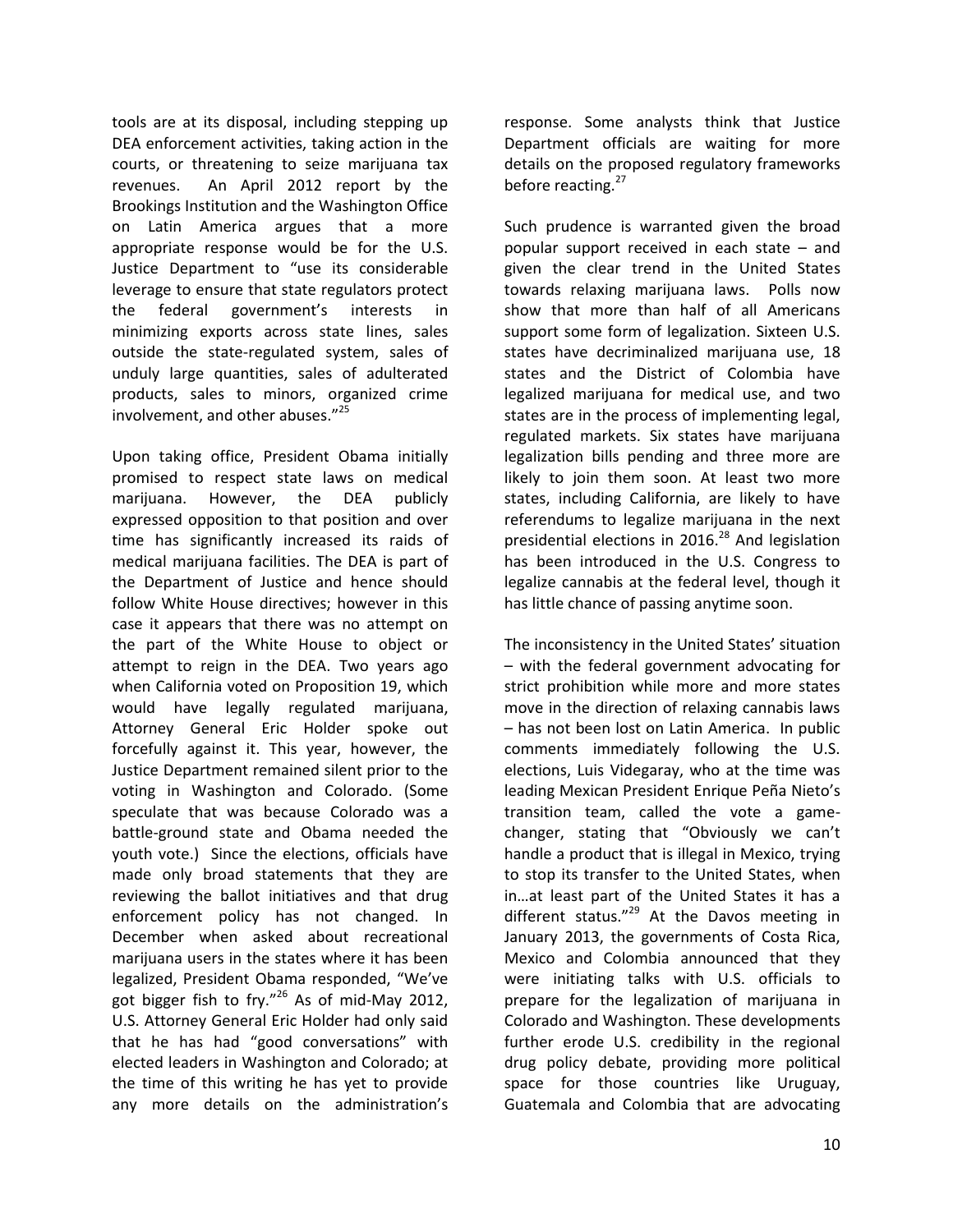for national, regional and international drug policy reform.

## **Coca and the Conventions**

The fact that the United States, one of the primary architects of the international drug control conventions, is now in violation of those conventions has also not been lost on the Bolivian government. The 1961 Convention mistakenly classifies the coca leaf – which has been consumed in its natural state for centuries by indigenous peoples in the Andean region of South America – as a dangerous narcotic, along with cocaine. Yet Bolivia's 2009 Constitution (Article 384) states: "The State shall protect native and ancestral coca as cultural patrimony, a renewable natural resource of Bolivia's biodiversity, and as a factor of social cohesion; in its natural state it is not a narcotic. Its revaluing, production, commercialization, and industrialization shall be regulated by law." The Constitution allowed for a period of four years for the government to "denounce and, in that case, renegotiate the international treaties that may be contrary to the constitution." In other words, Bolivia had to reconcile its new constitution with its international obligations.

As a first, more modest effort, the government of Bolivia sought to amend the Single Convention by deleting its provision requiring that "coca leaf chewing must be abolished" within 25 years (Article 49), a period that ended in 1989. Without any objections, Bolivia's request would have been approved automatically. But the U.S. government organized a "friends of the convention" group that led to 18 countries objecting to Bolivia's request. In response, the Bolivian government took more drastic action.<sup>30</sup>

In June 2011, the Plurinational State of Bolivia [withdrew](http://www.wola.org/news/bolivia_withdraws_from_the_un_single_convention_on_narcotic_drugs) from the 1961 Convention on Narcotic Drugs as amended by the 1972 Protocol with the intention to re-adhere with a new reservation allowing for the traditional uses of the coca leaf in its territory. In order to block Bolivia's return to the Single Convention, one-third or more of the 184 UN treaty members would have had to formally object by January 10, 2013. Bolivia launched a diplomatic campaign to secure support and gained an important victory at the November 2012 [Ibero-](http://segib.org/es/node/4788)[American Summit](http://segib.org/es/node/4788) held in Cádiz, Spain. At that summit, a special communiqué was adopted on the traditional use of coca chewing in which the presidents unanimously stated:

Conscious of the importance of conserving the ancestral and cultural practices of indigenous peoples, in the framework of respect for human rights and the fundamental rights of indigenous peoples, in accordance with international instrument … We recognize that the traditional use of coca chewing (*akulliku*) of the coca leaf is a cultural and ancestral manifestation of the people of Bolivia and Peru and should be respected by the international community.

In other words, Bolivia gained at least tacit support from all Latin American countries, as well as Spain and Portugal, for eliminating the international stigma presently—and erroneously—associated with the coca leaf.

By the January 10 deadline, [only 15 countries](http://www.wola.org/news/bolivia_wins_a_rightful_victory_on_the_coca_leaf)  [had formally objected.](http://www.wola.org/news/bolivia_wins_a_rightful_victory_on_the_coca_leaf)<sup>31</sup> Bolivia is now again a party to the Single Convention, having won a significant victory in its efforts to right the historic wrong in the classification of the coca leaf as a dangerous narcotic. Bolivia is the first country to ever denounce the 1961 Convention and then re-accede with a reservation (though other countries included reservations with their original adoption of the convention) However, the right to traditional uses of the coca leaf only pertains to Bolivia; the exportation and use of coca leaf internationally remains prohibited.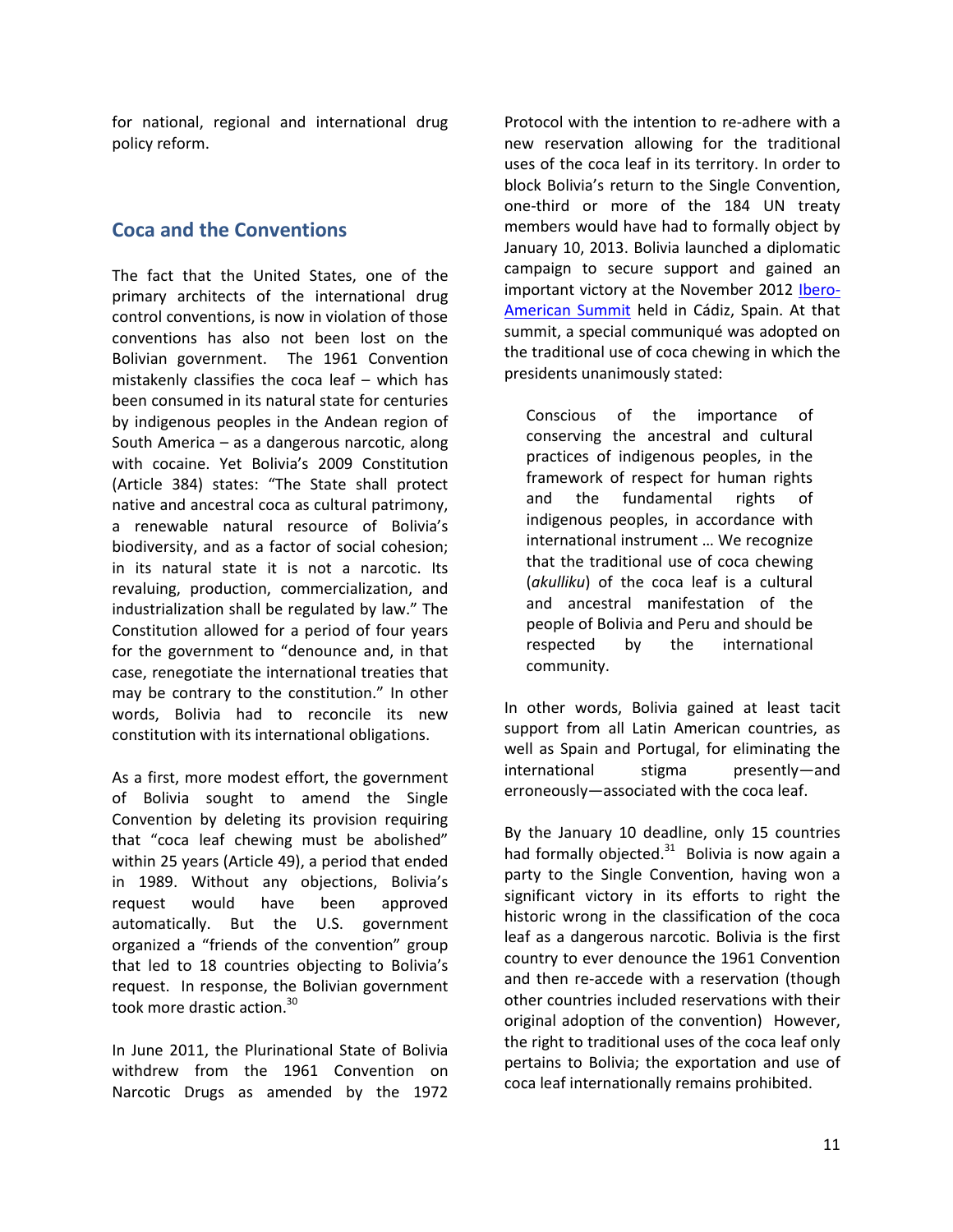## **Impediments to Reform**

Despite these promising signs, the response by other Latin American governments to the Bolivian and Uruguayan initiatives illustrate the myriad of political and other obstacles to drug policy reform in the region – and beyond. Although Bolivia secured recognition of the licit uses of the coca leaf at the Ibero-American summit in Cádiz in November 2012, Mexico broke ranks and was the only Latin American country to oppose Bolivia's re-entry to the 1961 Convention. Countries around the region have criticized Uruguay's actions. Perhaps the toughest condemnation came from Colombia's President Santos, who reiterated his assertion that national reforms should only be implemented after a new international consensus is reached. At the November 2012 biannual meeting of the OAS's CICAD, following a presentation on the Uruguayan government's cannabis initiative only one country offered concrete support, Guatemala.

Efforts by Guatemalan President Otto Pérez Molina to create a united front among Central American countries in favor of drug policy reform have failed to bear fruit. Prior to the Cartagena summit, Guatemalan President Pérez Molina invited Central American presidents to attend a regional summit to shape a joint position on drug policy alternatives. In response, U.S. officials went on a "charm offensive" in Central America sending more U.S. officials to the region in a one month period than at any time in recent history, including Vice President Joe Biden, Homeland Security Secretary Janet Napolitano, then-Under Secretary of State Maria Otero and the State Department's top drug official, William Brownfield. The effort paid off: Though all of the Central American presidents had initially accepted the invitation, the presidents of El Salvador, Honduras and Nicaragua dropped out at the last minute – no doubt due at least in part to U.S. pressure. Costa Rican president Laura Chinchilla did attend the summit and

initially adopted a more reform-oriented discourse, at least for an international audience. But as her popularity has plummeted and popular concerns about crime and drug trafficking have grown, she too has adopted a hardline approach, proposing "looser wiretapping laws, easier confiscation of suspect assets and quicker approval of U.S. warships docking in Costa Rican ports. President Laura Chinchilla also wants to drop a longstanding ban on extraditing Costa Ricans for prosecution."<sup>32</sup>

As noted above and as evident in Costa Rica, governments often face pressure from media and some political sectors to maintain "tough" drug policies. Both foment popular perceptions and fears that more flexible drug laws will lead to increased drug use and violence. As has long been the case in the United States, politicians often fear that they have a lot to lose and little to gain in promoting alternative drug policies. In contrast to shifting public opinion in the United States on cannabis legalization, public opinion in Latin America by and large remains in favor of prohibitionist and *mano dura* approaches. Improved and more informed media coverage and public education is needed to promote an evidence-based debate on drug policy and drug policy alternatives in the region.

In short, while key Latin American countries have spoken out in favor of reform, many others have remained silent or remain closely allied with the United States and Canada, strong defenders of the prevailing drug control paradigm. Countries with leftwing governments that have played a leading role in creating Latin American policies and positions independent from Washington – such as Brazil and Venezuela – have failed to advocate for regional or international drug policy reforms and often resist efforts to promote more debate. (Indeed, the strongest advocates of reform, Presidents Santos and Pérez Molina, come from conservative political backgrounds and Pérez Molina, a retired general, faces troubling allegations of responsibility for human rights violations.) Since taking office in late 2012,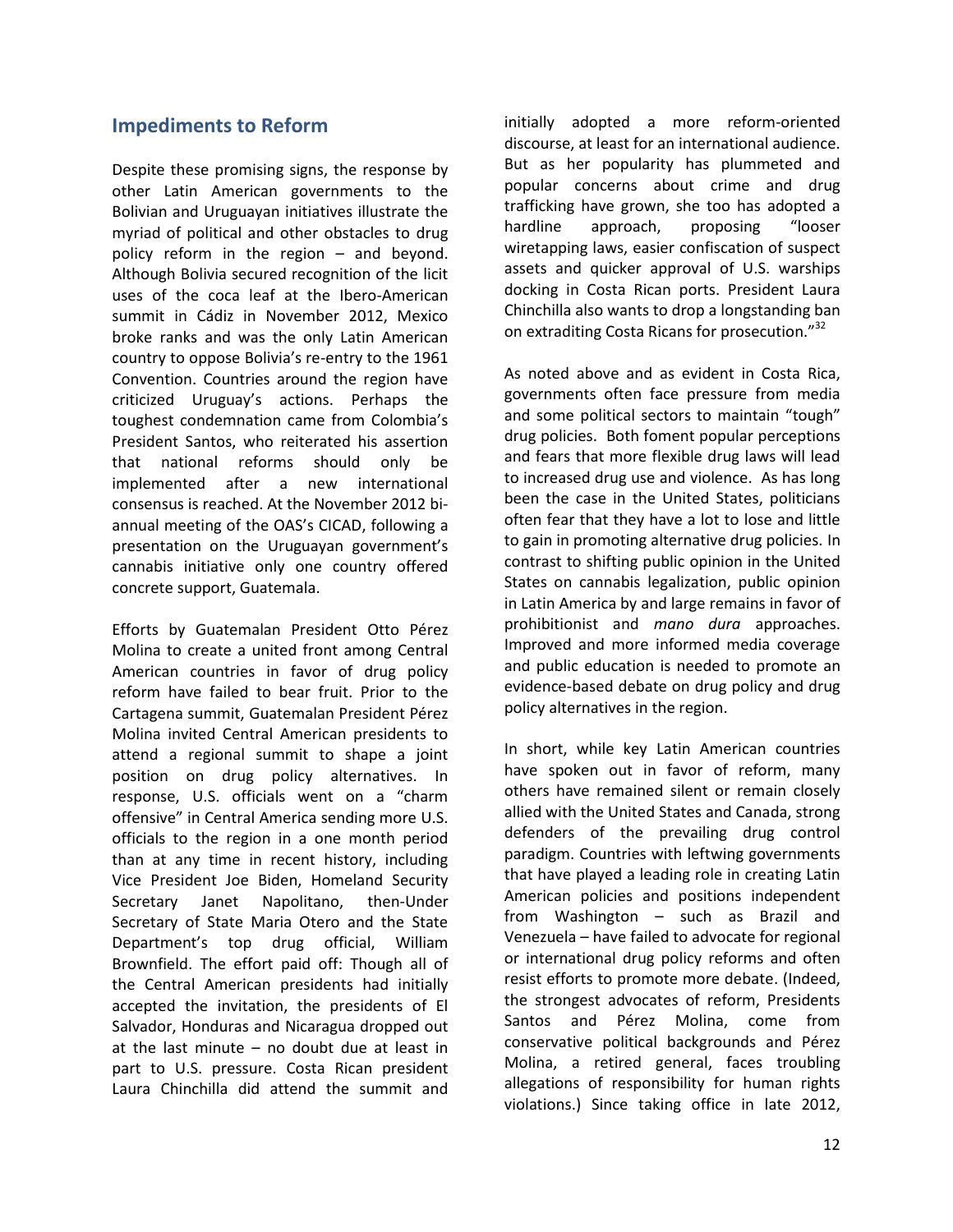Mexican President Enrique Peña Nieto has not yet shown an inclination to join Presidents Santos and Pérez Molina in advocating for an international debate on drug policy alternatives, as his predecessor, Felipe Calderón, ultimately did. In Latin America, the scale remains tipped towards those governments supporting the status quo.

For its part, Washington largely continues on auto-pilot when it comes to the implementation of drug control programs in Latin America.<sup>33</sup> In response to the growing drug policy debate in Latin America, US officials have made clear their willingness to discuss any policies – as long as they fall within the confines of the existing conventions. Unfortunately, there is little reason to think that a second Obama administration will be any different. To its credit, since taking office President Obama and the Director of National Drug Control Policy, Gil Kerlikowske, have refrained from using "drug war" rhetoric and have focused much more on the issue of U.S. demand for illicit drugs, publicly recognizing the U.S. role in stimulating illicit drug trafficking. The change in tone was evident in President Obama's recent visit to Mexico and Costa Rica where, following Mexican President Peña Nieto's lead, he focused on economic development and trade issues, downplaying security concerns.

Meanwhile, despite the Obama Administration's change in rhetoric, in reality the U.S. "war on drugs" continues to be waged across the region. On any given day, 4,000 US troops are deployed across Latin America on counter-drug missions. In addition, as many as four U.S. Navy ships are on patrol, U.S. pilots are clocking tens of thousands of hours per year flying drug-control missions and agents from at least 10 U.S. agencies are involved in training and other drug control activities in the region. $34$ As Plan Colombia and the Merida Initiative in Mexico wind down, U.S. attention has steadily shifted to Central America. U.S. sources report that an estimated 80 percent of the cocaine bound for the United States now passes

through the isthmus. U.S. drug control assistance to Central American security forces has steadily increased through the Central American Regional Security Initiative (CARSI). A variety of U.S. agencies are now on the ground in Central America; in Guatemala, U.S. marines have trained the feared Kaibiles special forces unit, while the DEA's Foreign-Deployed Advisory Support teams (FAST) accompany Honduran forces on anti-drug missions and in the process have been implicated in various killings.<sup>35</sup> In 2011, the U.S. Defense Department trained more than 300 Honduran military personnel and spent nearly US\$90 million to maintain Joint Task Force Bravo, the 600-member U.S. unit stationed at the Soto Cano Air Base.<sup>36</sup> Yet the dangers loom large of further militarization in a region with a tragic history of U.S. intervention and internal conflict, violence and extremely weak and often corrupt institutions.

The ruling Conservative party in Canada has also stepped up its military assistance for counterdrug efforts in Central America. Since 2006, Canadian forces have joined with other countries in an unprecedented increase in military involvement in drug interdiction in Latin America. $37$  Though the Canadian government has long participated in naval operations in the Caribbean and has provided radar and reconnaissance patrol aircraft to countries in the region, the commander of Canada's operational forces, Lt.-Gen. Stuart Beare, recently announced stepped-up efforts in Central America and the Caribbean. "We're staying connected in the hemisphere, in particular, in capacity-building partners in the Caribbean Basin, sustaining a great effort with Jamaica, reaching into Belize and Guatemala, helping them to build their own capacity, to manage their own security forces and security conditions," he told the CBC. Canada now has a "forward-deployed operational staging center" in Jamaica and is training its troops in jungle warfare in Belize, as it provides military support to that country.<sup>38</sup>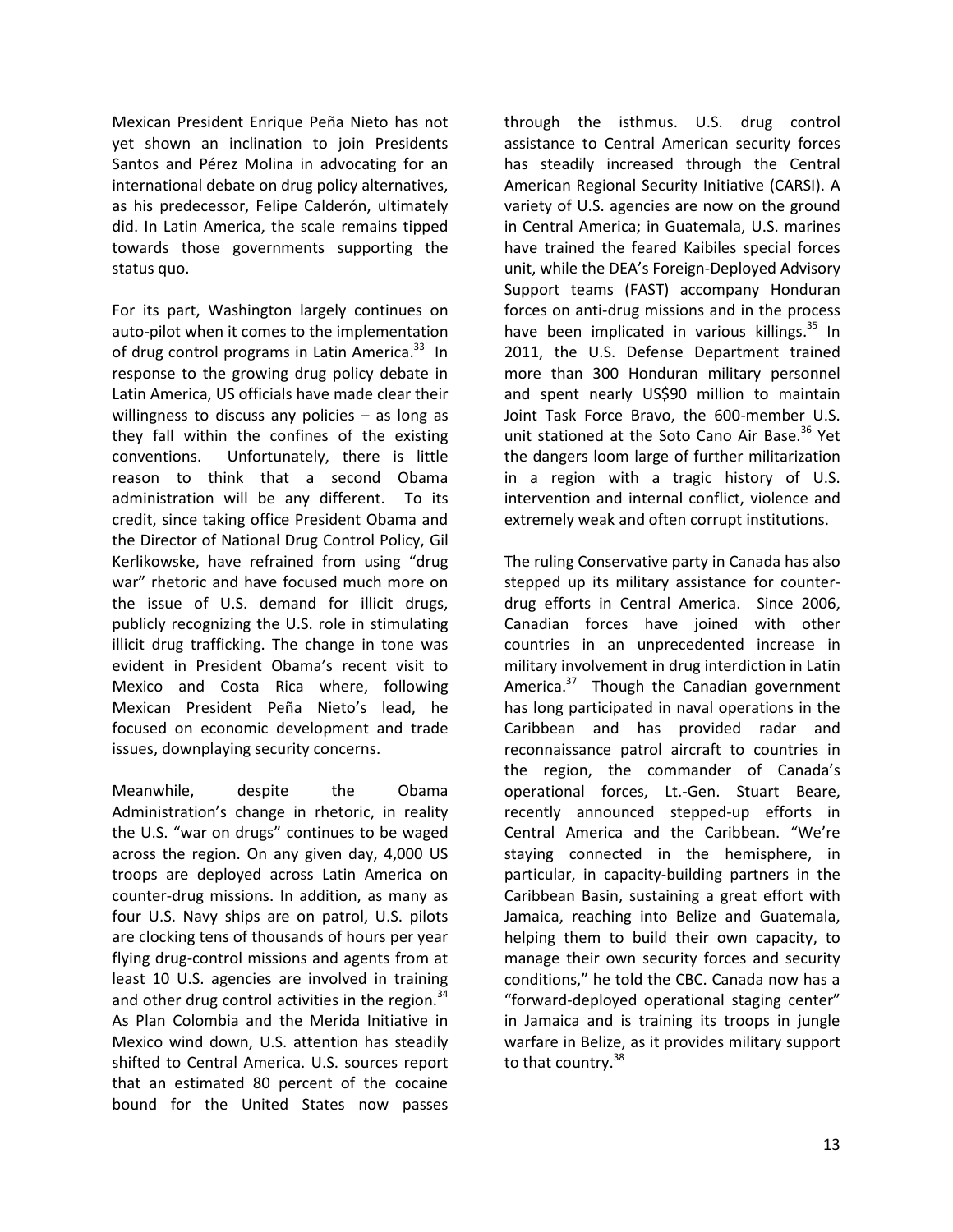Canada also participates in ongoing counternarcotics missions in the Caribbean Sea and the eastern Pacific. Canadian warships and aircraft have acted as eyes and ears for the U.S.-led Joint Interagency Task Force – South (JIATF-S) to prevent transport of drugs and money by air and sea between South America, Central America, the Caribbean islands and North America.<sup>39</sup> Canadian military aircraft and warships have been involved in interdiction efforts in the Caribbean Sea including assisting the U.S. Coastguard to board vessels and seize illegal drugs. Canadian military aircraft have been involved in surveillance sorties in the region.<sup>40</sup> Canada also participates in Operation Martillo, a multilateral counter-drug interdiction effort in the Caribbean Basin led by the United States, through Operation CARIBBE, which provides Canadian ships and aircrafts to the multilateral initiative. $41$  These moves are consistent with Canada's recent objections to Bolivia's reservation on the coca leaf and its return to the 1961 Convention, as well as its opposition to the UNGASS 2016 debate on global drug policy.<sup>42</sup>

For Central American governments and peoples, a fundamental concern is the potential for drug trafficking and organized crime to further exacerbate the region's high levels of crime and violence. Crucial to mitigating the corrosive impact of drug trafficking and other forms of crime are solid institutions, particularly Central American judiciary and police forces, which remain among the weakest in the hemisphere. Yet institutional reform and institution-building are medium to long-term strategies. In the short term, viable strategies to reduce crime and violence and needed in order to give governments the space they need to pursue a longer-term reform agenda. More promising options are focused-deterrence and selective targeting strategies, which have shown some success in reducing violent crime in numerous locations in the United States. According to Vanda Felbab-Brown, these strategies "seek to minimize the most pernicious behavior of criminal groups, such as engaging in violence, or to maximize certain kinds of desirable behavior sometimes exhibited by criminals..."<sup>43</sup> In other words, enforcement efforts are designed to shape criminal behavior in ways that, in this case, discourage violence. For example, police can clearly communicate that they will target those criminal groups that engage in the most violent behavior and act accordingly. While the amount of illicit drugs available will not necessarily be impacted, homicides and other violent crimes should decline.

## **Policy Recommendations**

Meaningful drug policy reform will no doubt be a long and messy process, yet demands for reform are steadily growing across the hemisphere. Latin American leaders have played a key role in advancing regional and international drug control debates and some countries, such as Bolivia and Uruguay, are moving forward with significant reforms. Numerous efforts could and should be undertaken to maintain the momentum and advance drug policy debates and reforms:

- President Obama should allow Colorado and Washington to implement the referendums approved by the citizens in those states and should participate constructively in the drug policy debate at home and abroad; in the least, the U.S. and Canadian governments should show greater tolerance for the drug policy debate that has blossomed across Latin America.
- As the drug policy debate continues, there are a series of reforms that can be undertaken now by countries that are in-line with the conventions. Of these, perhaps the most significant are the decriminalization of drug consumption; drug law reform to ensure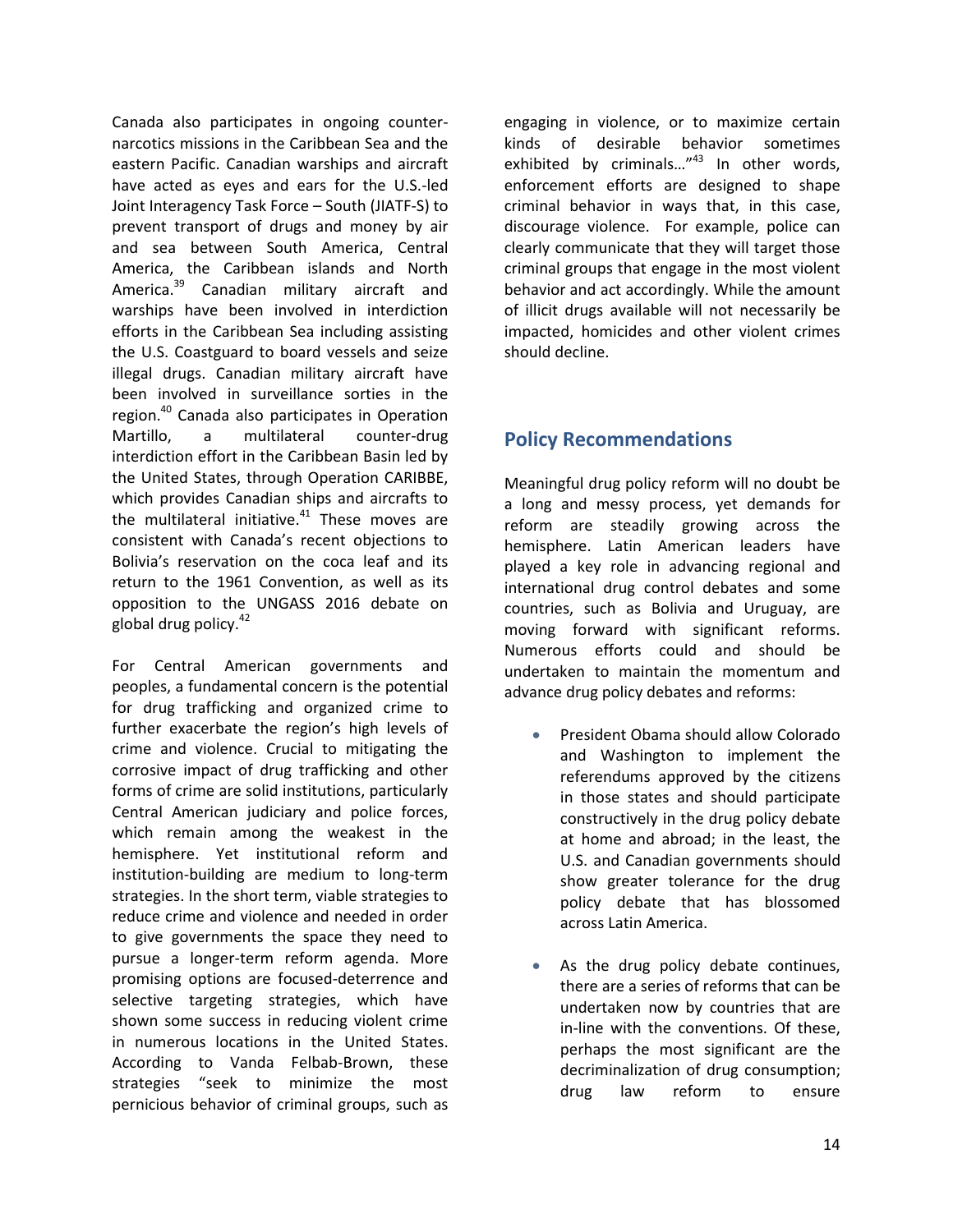proportionality in sentencing and alternatives to incarceration for those convicted of low-level, non-violent drug offenses; and the expansion of evidence-based treatment services for people dependent on drugs, which remain woefully inadequate across the region.

- In Central American and other countries facing high levels of violence, law enforcement agencies should consider adopting focused-deterrence and selective targeting strategies aimed at reducing violence and promoting development, rather than simply focusing on attempts to stifle the flow of drugs to the United States and Europe.
- Countries across the region should support the efforts of the government of Uruguay to create legal, regulated markets for cannabis. Countries should be given the flexibility to experiment with and implement policies that are appropriate for their national realities. In addition, much could be learned from the Uruguayan experience about basic questions such as how to implement regulatory frameworks that avoid, or limit, parallel black markets and the impact of creating legal, regulated markets on the consumption of cannabis, other drugs and alcohol.
- Bolivia's experience to gain international acceptance for the use of the coca leaf in its natural form points to the need for at least the modernization and revision of the existing international drug control conventions. On the coca issue, the WHO should undertake a review of the coca leaf and consider the possibility to remove it from Schedule I of the 1961 Single Convention on Narcotic Drugs. More broadly, serious convention reform is needed to make them "fit for purpose" and the 2016 UNGASS on Drugs provides an ideal forum for initiating that process.
- Having launched the 2016 UNGASS on drugs, Latin American leaders should take advantage of the opportunity, through their foreign ministries and missions in New York and Vienna, to play a key role in defining its content, ensuring that it maintains a reformoriented focus.
- At the June 2013 OAS General Assembly meeting in Antigua, Guatemala, the region's Foreign Ministers should include in their final declaration a decision to hold a Special Session of the OAS General Assembly on drug policy in February 2014.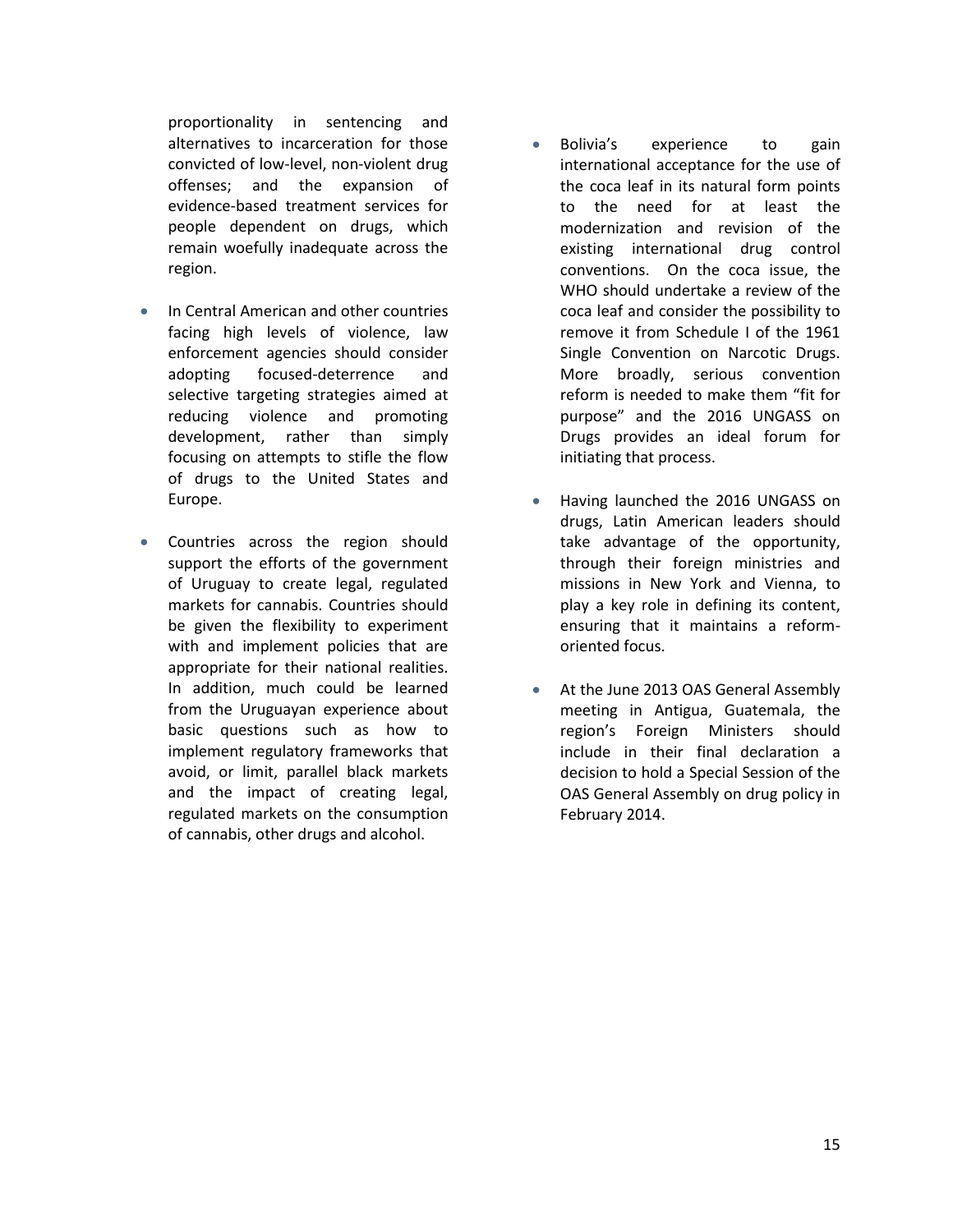## **Endnotes**

 $\overline{a}$ 

[http://www.wola.org/publications/systems\\_overload\\_drug\\_laws\\_and\\_prisons\\_in\\_latin\\_america\\_0](http://www.wola.org/publications/systems_overload_drug_laws_and_prisons_in_latin_america_0)

3 "Guatemala's president: 'My country bears the scars from the war on drugs'," *The Guardian*, 22 January 2013.

 $4$  Decriminalization refers to removing criminal sanctions or penalties and most often is in reference to carrying small amounts of drugs for personal use. Legalization usually refers to removing criminal sanctions for consumption, production and trafficking. In a legal regulation framework, the production, distribution and consumption of drugs are no longer considered illicit, but are subject to a regulated system (e.g. the regulatory system applied for tobacco, alcohol or medicines).

<sup>5</sup> "Foreign Minister of Guatemala Proposes 'Alternative Strategies for Combating Drugs," as the Central Theme of the 43rd OAS General Assembly," *OAS Press Release*, 25 February 2013.

<sup>6</sup> OAS Press Release, *Foreign Minister of Guatemala Proposes "Alternative Strategies for Combatting Drugs" as the Central Theme of the 43rd OAS General Assembly*, 25 February 2013.

7 For additional information see, Carla Álvarez Velasco, *El Consejo Suramericano sobre el Problema Mundial de las Drogas de la UNASUR, Logros y Desafios 2012-2013,* IDPC, March 2013.

 $8$  Declaración conjunta de los Gobiernos de Colombia, Guatemala y México, 1 de octubre de 2012.

<sup>9</sup> United Nations General Assembly, *International Drug Control, Report of the Third Committee*, Sixtyseventh session, Agenda item 104, A/67/459, 4 December 2012.

<sup>10</sup> See [http://www.breakingthetaboo.info/campaign\\_supporters.htm](http://www.breakingthetaboo.info/campaign_supporters.htm)

<sup>11</sup> See:<https://www.unodc.org/unodc/en/commissions/CND/session/56.html>

 $12$  A report by WOLA and the Transnational Institute finds that a significant number of those incarcerated for drug offenses are consumers – even in countries where possession of drugs for personal use is not a crime. See:

http://www.wola.org/es/informes/sistemas\_sobrecargados\_leyes\_de\_drogas\_v\_carceles\_en\_america\_l [atina](http://www.wola.org/es/informes/sistemas_sobrecargados_leyes_de_drogas_y_carceles_en_america_latina)

<sup>13</sup> Viva Rio (12 July 2012), *Viva Rio launches campaign to change drug law in Brazil,* [http://vivario.org.br/en/viva](http://vivario.org.br/en/viva-rio-launches-campaign-to-change-drug-law-in-brazil/)[rio-launches-campaign-to-change-drug-law-in-brazil/](http://vivario.org.br/en/viva-rio-launches-campaign-to-change-drug-law-in-brazil/)

<sup>14</sup> Viva Rio (24 April 2013), *Criminalizing the drug user is unconstitutional, <u>http://vivario.org.br/en/criminalizing</u>*[the-drug-user-is-unconstitutional/](http://vivario.org.br/en/criminalizing-the-drug-user-is-unconstitutional/)

<sup>15</sup> "Otto Pérez Molina retoma impulso a regulación de droga," *Prensa Libre,* 27 de febrero de 2013.

<sup>16</sup> Evelyn Boche, "Gobierno reporta incautación record de amapola, sin capturas," *El Periódico,* 6 de febrero de 2013.

<sup>17</sup> Corte Constitucional, *Sentencia C-221/94, Despenalización del Consumo de la Dosis Personal, Bogotá, 5 de mayo de 1994.*

<sup>18</sup> "Se podrían cargar tres pastillas de droga sintética, *El Tiempo*, 29 de enero de 2013.

<sup>19</sup> "Santos comienza a aterrizar su discurso internacional sobre drogas," *La Silla Vacía*, 30 de enero de 2013.

<sup>20</sup> "Santos comienza a aterrizar su discurso internacional sobre drogas," *La Silla Vacía*, 30 de enero de 2013.

<sup>1</sup> For information see, Coletta A. Youngers and Eileen Rosin, eds., *Drugs and Democracy in Latin America: The Impact of U.S. Policy* (Boulder, Colorado: Lynne Rienner Publishers, Inc.), 2005.

<sup>2</sup> For additional information see Pien Metaal and Coletta A. Youngers, eds., *Systems Overload: Drug Laws and Prisons in Latin America,* The Transnational Institute and the Washington Office on Latin America, 2011,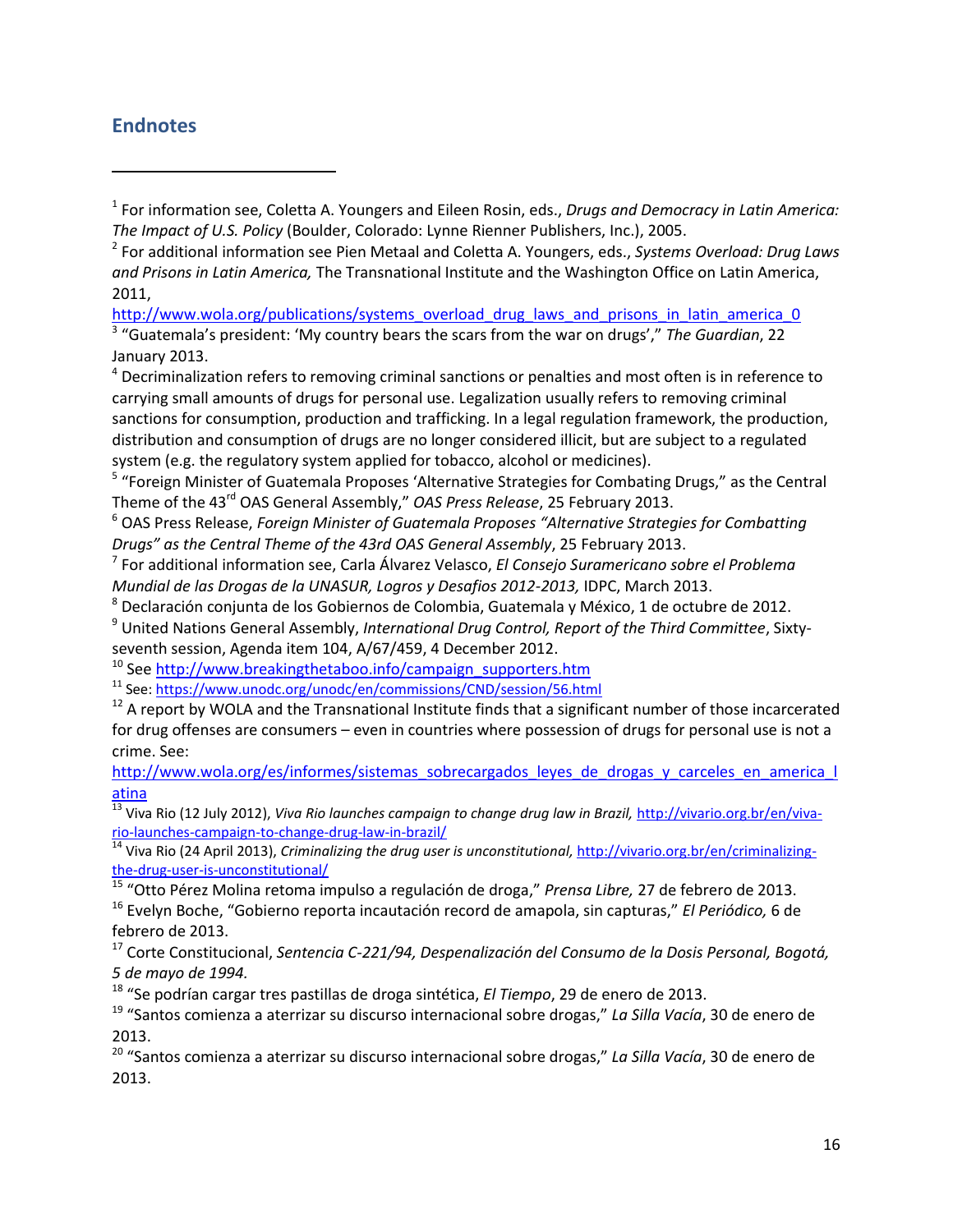<sup>21</sup> "Así encajaría el Estatuto de Drogas del Gobierno con propuestas de Farc," *La Silla Vacía,* 5 de Febrero de 2013.

<sup>22</sup> For more information see, Julián Quintero, *Los CAMAD de Bogotá*, Transnational Institute, Seria reforma legislativa en materia de drogas No. 22, Noviembre de 2012.

<sup>23</sup> Jim Wyss, "Colombia's capital banks on marijuana cure for hard drug addicts," *Ths Miami Herald*, 7 May 2013.

<sup>24</sup> Quoted in Wyss, *ibid.*

 $\overline{\phantom{a}}$ 

<sup>25</sup> Stuart Taylor, Jr., *Marijuana Policy and Presidential Leadership: How to Avoid a Federal-State Train Wreck*, The Brookings Institution and the Washington Office on Latin America, April 2012, pp. 2-3. <sup>26</sup> Devin Dwyer, "Marijuana Not High Obama Priority," *ABC News*, December 14, 2012.

<sup>27</sup> "Holder says little about states' pot laws; supporters buoyed," *The Seattle Times,* 6 March 2013. <sup>28</sup> For additional information, see<http://www.mpp.org/>

<sup>29</sup> E. Eduardo Castillo and Michael Weissenstein, "Leaders in Latin America call for review of drug policy after 2 U.S. states vote to legalize marijuana," *The Associated Press,* 12 November 2012.

<sup>30</sup> For additional information see, *Bolivia's legal reconciliation with the UN Single Convention on Narcotic Drugs,* IDPC advocacy note, July 2011.

<sup>31</sup> These were: Canada, Finland, France, Germany, Ireland, Israel, Italy, Japan, Mexico, Netherlands, Portugal, Russian Federation, Sweden, United Kingdom of Great Britain and Northern Ireland and the United States.

<sup>32</sup> Michael Weissentstein, "Costa Rica toughens stance in US-backed drug fight," *Associated Press*, 18 February 2013.

<sup>33</sup> Coletta A. Youngers, *The Obama Administration's drug control policy on auto-pilot*, The International Drug Policy Consortium, April 2011.

<sup>34</sup> Dario Lopez, Garance Burke, Frank Bajak, and Alberto Arce, "U.S. military expands its drug war in Latin America," *Associated Press*, 3 February 2013.

<sup>35</sup> Annie Bird and Alexander Main, *Collateral Damage of a Drug War: The May 11 Killings in Ahuas and the Impact of the U.S. War on Drugs in Moskitia, Honduras*, Center for Economic and Policy Research and Rights Action, August 2012.

<sup>36</sup> Dario Lopez, Garance Burke, Frank Bajak, and Alberto Arce, "U.S. military expands its drug war in Latin America," *Associated Press*, 3 February 2013.

<sup>37</sup> For additional information see, Connie Carter, *Briefing Note on Canada and the War on Drugs in Latin America*, Canadian Drug Policy Coalition, February 2013.

<sup>38</sup> James Cudmore, "War on drugs draws Canadian military focus in Central America," *CBC News,* 2 February 2013.

 $39$  Forget, P. 2011. "Law Enforcement Detachments and the Canadian Navy: A New Counter-Drug Capability." *Canadian Naval Review*, 7,2, 6-11.

<sup>40</sup> Government of Canada. 2012. *National Defense and the Canadian Forces: Operation Caribbe*. Available at: http://www.cjoc.forces.gc.ca/cont/caribbe/index-eng.asp.

<sup>41</sup> Government of Canada. 2012. *National Defense and the Canadian Forces: Operation Caribbe*. Available at: http://www.cjoc.forces.gc.ca/cont/caribbe/index-eng.asp.

<sup>42</sup> Blickman, T. 2013. *Objections to Bolivia's Reservation to Allow Coca Chewing in the UN Conventions*. TNI: Drug Law Reform in Latin America. Available at[: http://druglawreform.info/en/weblog/item/4245](http://druglawreform.info/en/weblog/item/4245-objections-to-bolivias-reservation-to-allow-coca-chewing-in-the-un-conventions) [objections-to-bolivias-reservation-to-allow-coca-chewing-in-the-un-conventions;](http://druglawreform.info/en/weblog/item/4245-objections-to-bolivias-reservation-to-allow-coca-chewing-in-the-un-conventions) The UN General

Assembly Approves Resolution Presented by Mexico on International Cooperation Against Drugs." Available at: http://www.drugpolicy.org/resource/un-general-assembly-approves-resolution-presentedmexico-international-cooperation-against-.